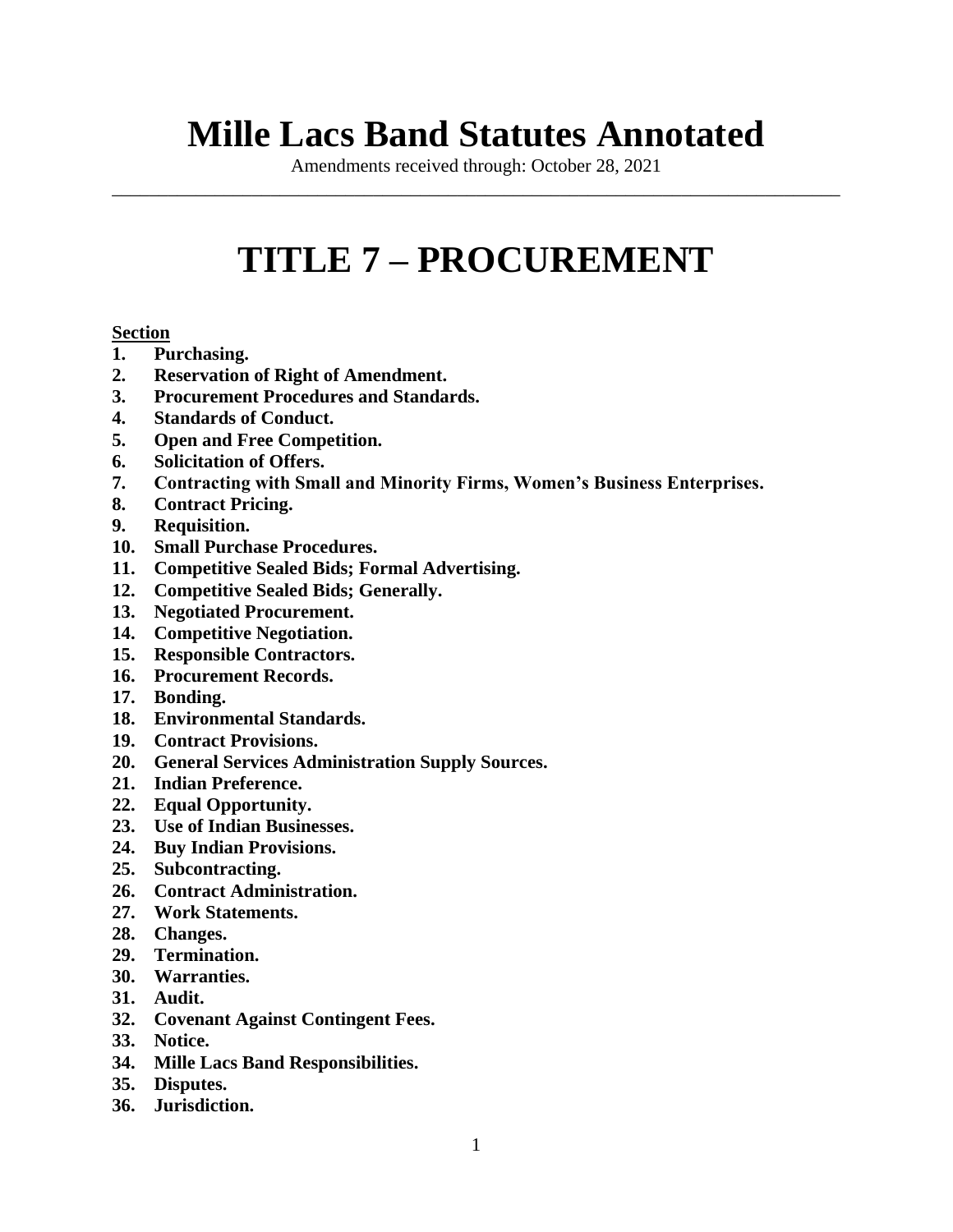## **37. Construction and Severability.**

## **§ 1. Purchasing.**

- (a) All public service contracts awarded by the Band or any political subdivision and that is performed within the territorial jurisdiction of the Band shall only be awarded to businesses licensed under the laws of the Mille Lacs Band.
- (b) In order to protect the economic security of the Band and its political subdivisions, contracts may only be awarded to businesses organized pursuant to the laws of the Mille Lacs Band, the laws of a state of the United States or the laws of a federally recognized Indian tribe.
- (c) Authority to initiate a purchase or contract action on behalf of the Mille Lacs Band or any of its political subdivisions is hereby delegated by the Band Assembly.
- (d) The Corporate Commission of the Mille Lacs Band is expressly exempt from all provisions of this Title.

## **Historical and Statutory Notes**

#### **Source:**

Band Ordinance 17-98, § 1.

## **§ 2. Reservation of Right of Amendment.**

The Band Assembly hereby fully reserves the right to alter, amend or repeal the several provisions of this title, and all rights and privileges granted or extended hereunder shall be subject to such reserved right.

## **Historical and Statutory Notes**

#### **Source:**

Band Ordinance 17-98, § 2.

## **§ 3. Procurement Procedures and Standards.**

- (a) The Mille Lacs Band and its political subdivisions will use its own procurement procedures which reflect applicable law and regulations, provided that procurements for Federal and state assistance programs conform to the standards of applicable law.
- (b) The Mille Lacs Band hereby establishes standards and guidelines for procuring supplies, equipment, construction and services, complying with the provisions of all applicable law.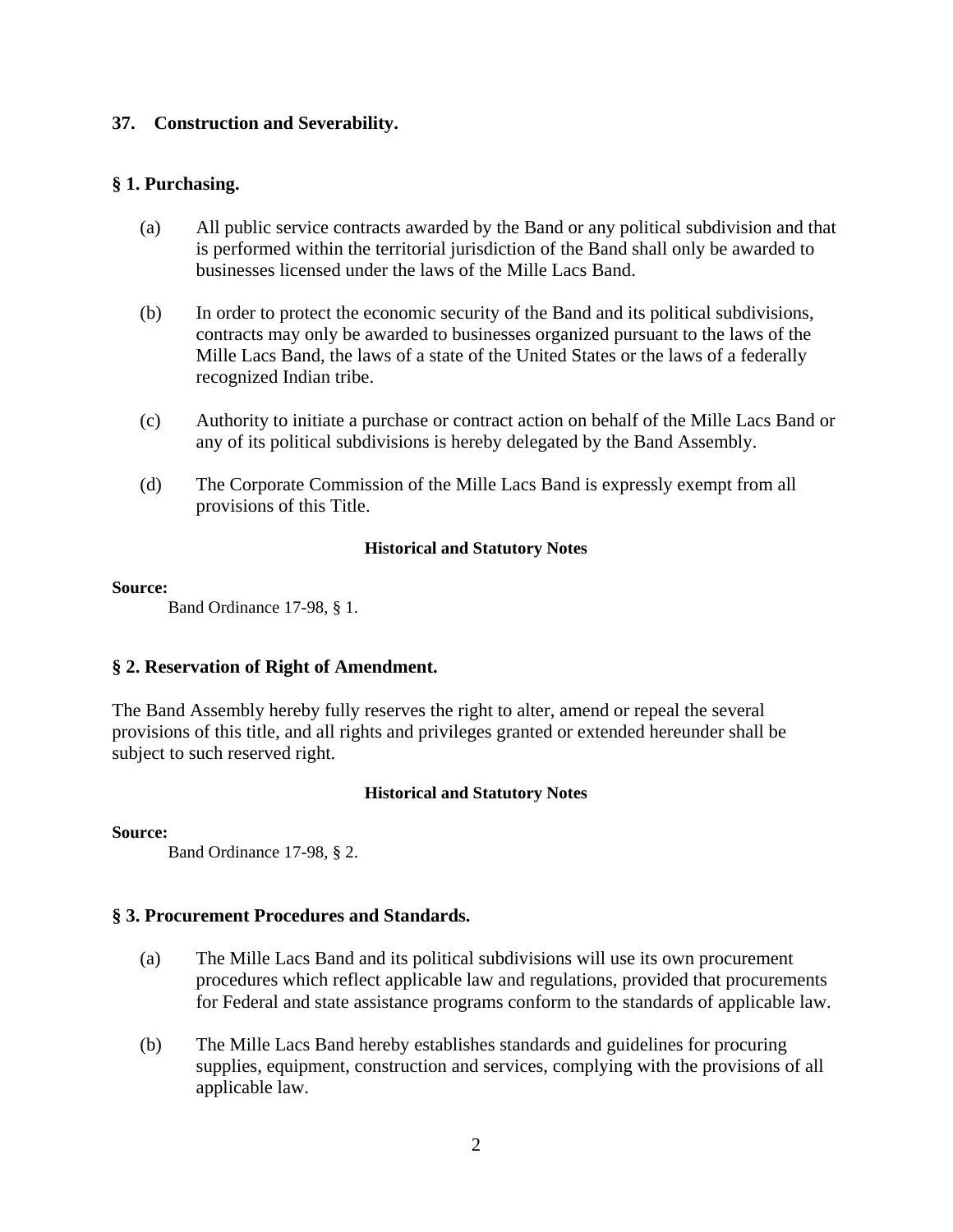#### **Source:**

Band Ordinance 17-98, § 3.

## **§ 4. Standards of Conduct.**

- (a) Mille Lacs Band or political subdivision officials and employees who are engaged in procuring goods or services shall not solicit or accept gratuities, favors or anything of monetary value in excess of \$10 from contractors or potential contractors.
- (b) All Mille Lacs Band or political subdivision officials, employees and agents who are involved in purchasing or contracting activities must follow the standards of conduct set forth in applicable Band law and regulations.
- (c) Mille Lacs Band or political subdivision officials, employees and agents will refrain from participating in purchasing or contracting in which a conflict of interest, real or apparent, could be involved. Such a conflict arises when the official, employee or agent has a financial or other interest in a firm being considered for award of a purchase order or contract. A conflict also arises when an immediate family member (mother, father, brother, sister, husband, wife, son or daughter or in-laws) or a business partner or associate of the Band officer, employee or agent has an interest in a firm.
- (d) Any Mille Lacs Band or political subdivision official, employee or agent who has unknowingly obtained a benefit from a purchase order or contract awarded will immediately, upon discovery, report the benefit to his or her immediate supervisor. Failure to report such benefit is a breach of the ethical standards governing the Band procurement activities.
- (e) Officials, employees or agents of the Band or political subdivisions shall not knowingly use confidential information for actual or anticipated personal gain.
- (f) Band or political subdivision officials, employees and agents engaged in procurement activities will at all times act in good faith when dealing with actual or potential contractors.
- (g) Any Band or political subdivision official, employee, or agent who has doubts about the propriety of an action or decision shall refrain from taking such action or making such decision until consulting with a supervisor. When advice of counsel would be helpful and proper, the official, employee or agent should seek it.
- (h) All persons who are employed by or who represent the Band or a political subdivision thereof are responsible for complying with the Band's purchasing and contracting policies and for following all applicable procedures. All such persons will make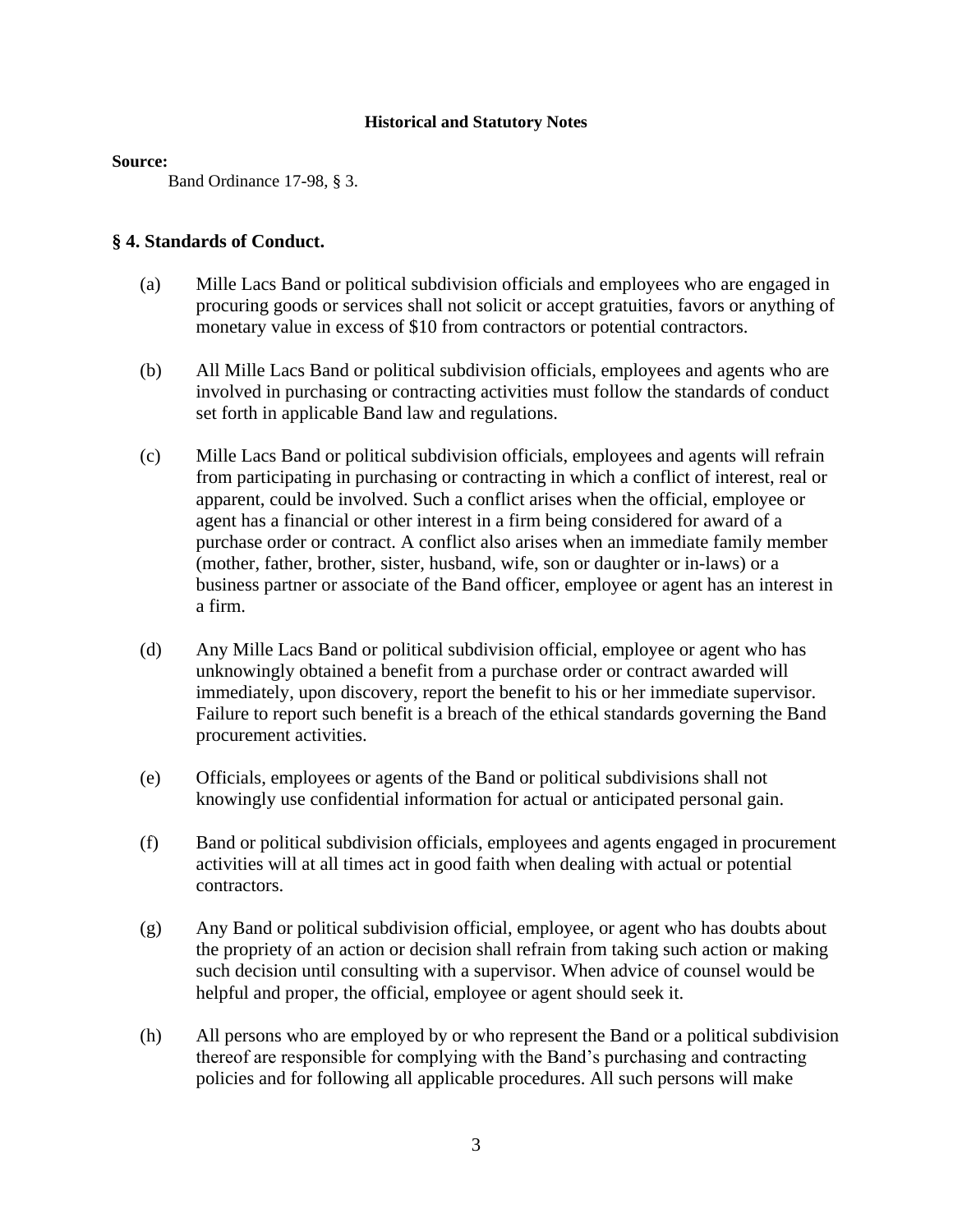purchases only through proper procedures and only after obtaining necessary approvals.

#### **Historical and Statutory Notes**

**Source:**

Band Ordinance 17-98, § 4.

## **§ 5 Open and Free Competition.**

All procurement transactions regardless of whether by sealed bids or by negotiation and without regard to dollar amount, shall be conducted in a manner that provides maximum open and free competition consistent with applicable provisions of this Title. Procurement procedures shall not be used to restrict or eliminate competition.

#### **Historical and Statutory Notes**

**Source:**

Band Ordinance 17-98, § 5.

## **§ 6. Solicitation of Offers.**

The Mille Lacs Band's written selection procedures shall provide the following procedural requirements. Solicitation of offers, whether by competitive sealed bids or competitive negotiations shall include:

- (a) Incorporation of a clear and accurate description of the technical requirements for the material, product or service to be procured. Such description shall not, in competitive procurements, contain features unduly restricting competition. The description may include a statement of the qualitative nature of the material, product or service to be procured, and when necessary, shall set forth those minimum essential characteristics and standards which it must conform to. Detailed product specification should be avoided when possible. When it is impractical or uneconomical to make a clear and accurate description of the technical requirements, a "brand name" or equal description may be used as a means to define the performance or other salient requirement. The specific features of the name brand which must be met by a vendor shall be clearly stated.
- (b) Clearly set forth all requirements which vendors must fulfill and all other factors to be used in evaluating bids or proposals.

#### **Historical and Statutory Notes**

#### **Source:**

Band Ordinance 17-98, § 6.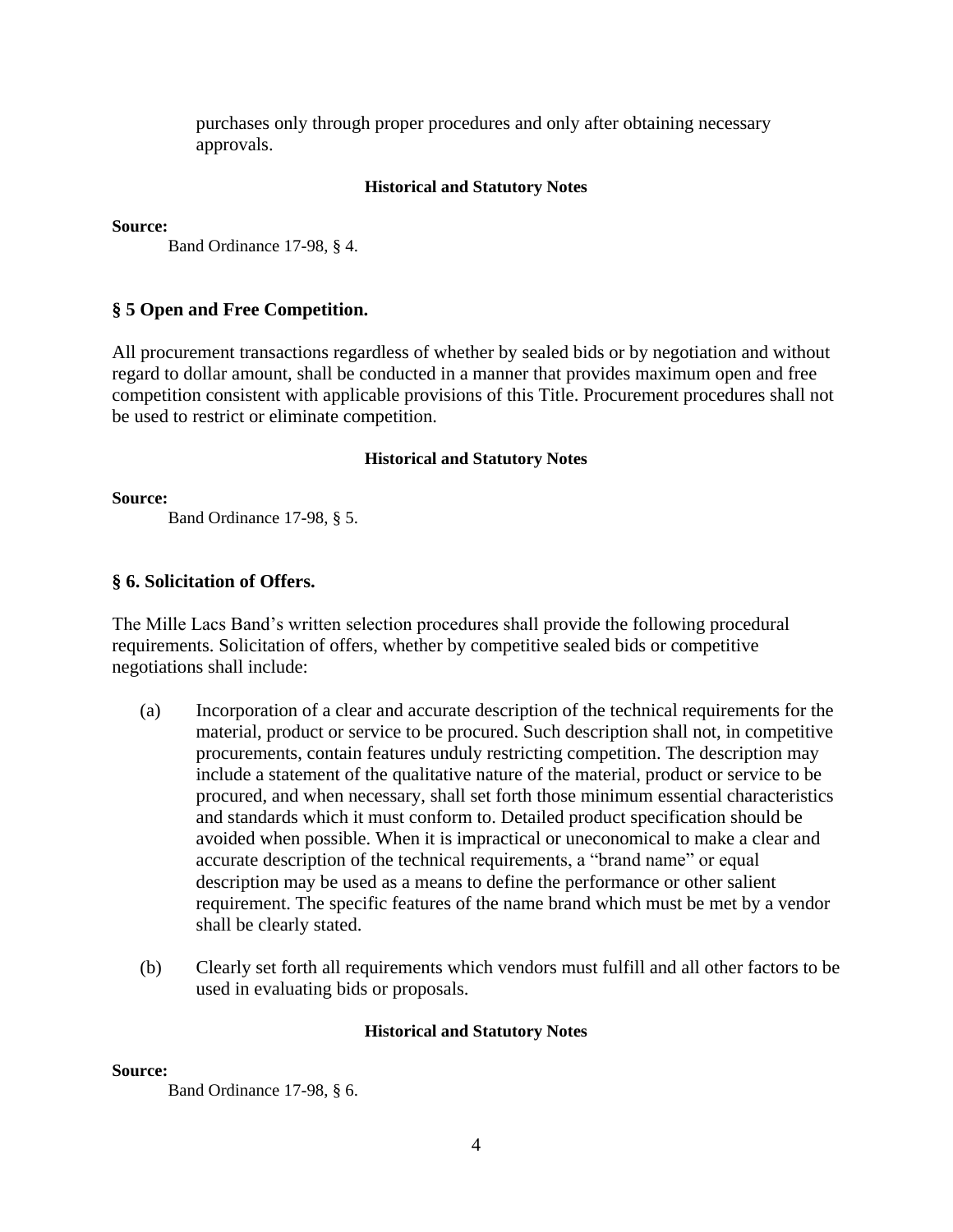## **§ 7. Contracting with Small and Minority Firms, Women's Business Enterprises.**

Best efforts will be made to use small business and minority owned business for supplies and services. This provision shall apply only after Indian preference requirements have been met, and which are not inconsistent with other provisions of this Title.

## **Historical and Statutory Notes**

**Source:**

Band Ordinance 17-98, § 7.

## **§ 8. Contract Pricing.**

The Mille Lacs Band and its political subdivisions shall perform some form of cost or price analysis in connection with every procurement action including contract modification. Costs or prices based on estimated costs for contracts under grants shall be allowed only to the extent that costs for incurred or cost estimates included in negotiated prices are consistent with federal grant purchasing principals.

## **Historical and Statutory Notes**

## **Source:**

Band Ordinance 17-98, § 8.

## **§ 9. Requisition.**

- (a) The basic purpose of the purchasing and contracting process is to support Mille Lacs Band or political subdivision program activities by obtaining the items and services needed. A requisition is the internal document that conveys the program activity's request for supplies, equipment or services. It officially initiates a particular purchasing or contracting action. No purchase or contract may be initiated without a requisition.
- (b) Preparation of a requisition is the responsibility of Mille Lacs Band program personnel. Those personnel must ensure that the requisitions submitted provide a clear, accurate and complete description of program requirements. Additionally, they must ensure, prior to submitting a requisition that purchases of items or services are authorized by the program budget and that all necessary approvals have been obtained.

## **Historical and Statutory Notes**

#### **Source:**

Band Ordinance 17-98, § 9.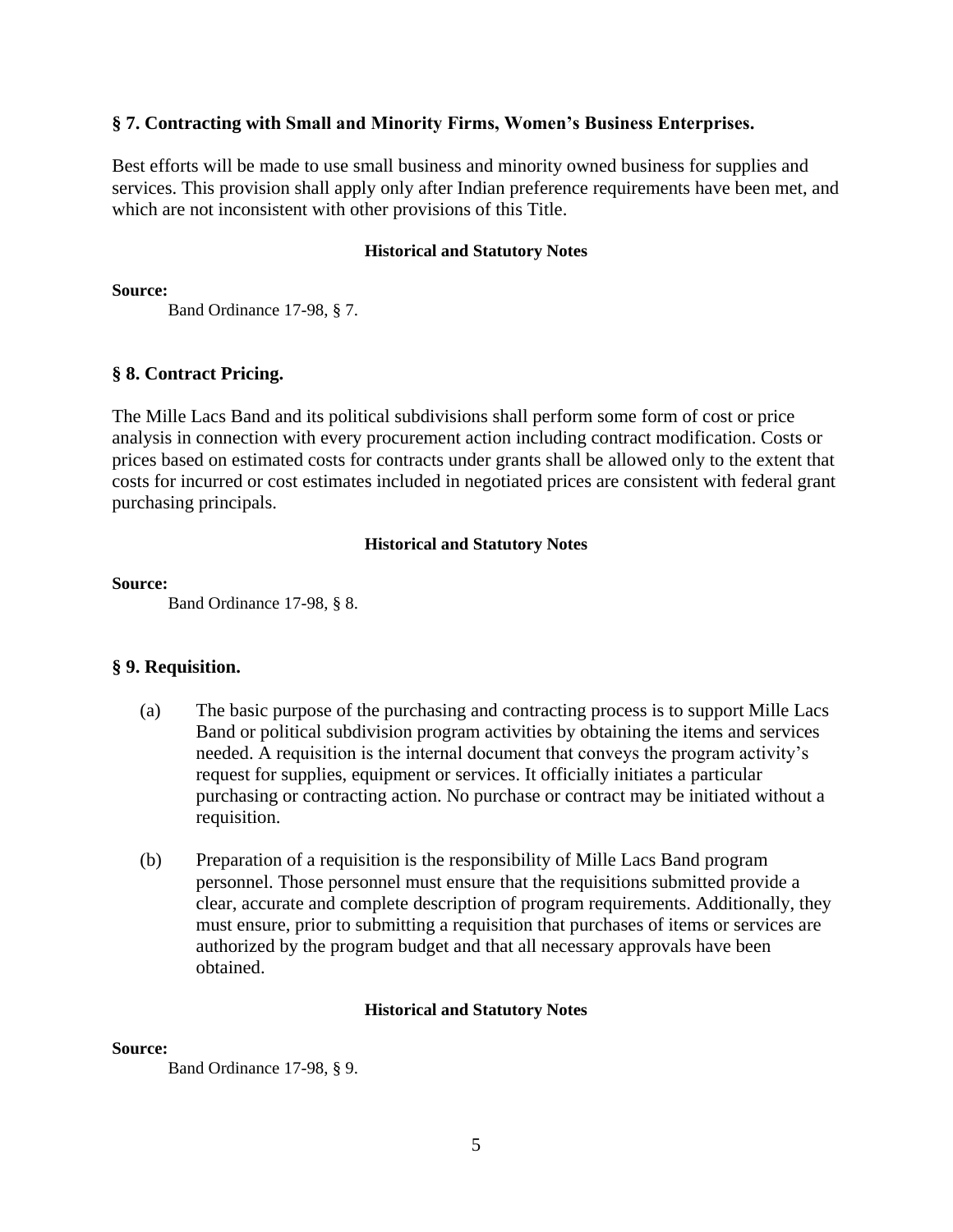## **§ 10. Small Purchase Procedures.**

- (a) Small purchase procedures are those relatively simple and informal procurement methods that are sound and appropriate for the procurement of services, supplies or other property, costing in the aggregate not more than \$25,000.
- (b) Competition will be obtained whenever the price of an item is estimated to exceed \$7,500.00. Price or rate quotations shall be obtained from at least three (3) qualified sources if available.
- (c) A purchase order is issued under small purchase procedures by a document conveying the Mille Lacs Band's or political subdivision's offer to buy. If a seller then accepts the offer, the Purchase Order becomes a binding agreement having the same force and effect as a contract. The following provisions must be stated on the back or attached to the copy of the purchase order:
	- (1) Change Clause: Reserves for the Mille Lacs Band of Ojibwe or political subdivision the right to change a purchase order within reason.
	- (2) Termination for Convenience: The Mille Lacs Band may terminate an order at any time prior to delivery of the requested product or service if such action would be in the best interest of the Band.
	- (3) Termination For Default: The Mille Lacs Band may, in addition to any other remedy it may have, terminate an order for default, if the supplies or equipment delivered are not received on the due date(s) or are defective.
	- (4) The Contractor shall provide any commercial warranty normally offered to the public. The Band shall not accept delivery of supplies and equipment "as is" unless previously agreed to in writing.
	- (5) Audit: To the extent permitted by applicable law, the contractor agrees that the Comptroller General of the United States and other government representatives or appropriate Band officials may examine those records related to the equipment or supplies purchased.
	- (6) Discounts: All discounts from vendors must be listed by vendors on the invoice and credited to the procuring department.
- (d) Approval and signatures required on all purchase orders:
	- (1) \$.01-\$1999.99 Purchasing Clerk
	- (2) \$2000-\$9999.99 Purchasing Clerk and Finance Officer.
	- (3) \$10,000-\$25,000.00 Commissioner of Finance.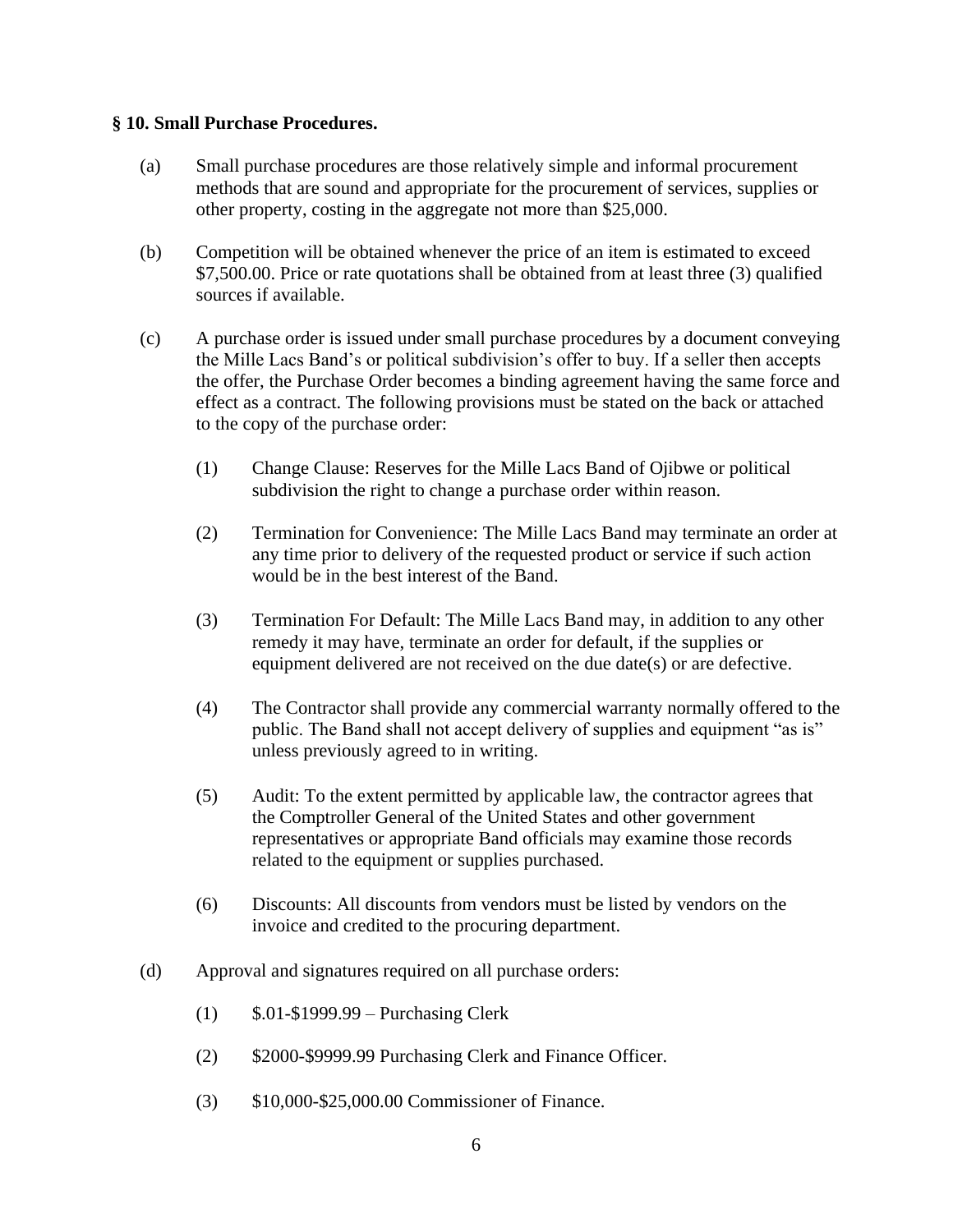- (4) \$25,000.01 and above Chief Executive and Secretary-Treasurer
- (e) A change in a Purchase Order of up to 5% may be made by a commissioner or branch leader provided sufficient funds are available for purchases made pursuant to this section.
- (f) A purchase order shall not be created if there are insufficient funds in a budget lineitem except in the case of a public emergency as determined by the Chief Executive and the Secretary-Treasurer.

#### **Source:**

Band Ordinance 17-98, § 10. Band Ordinance 09-20. Band Ordinance 07-22

## **§ 11. Competitive Sealed Bids; Formal Advertising.**

- (a) Formal advertising with an adequate purchase description, sealed bids and public openings shall be the required method of procurement unless negotiated procurement pursuant to Section 14 of this Title is necessary to accomplish sound procurement. However, procurement of \$25,000 or less need not be so advertised. Where such advertised bids are obtained the awards shall be made to the responsible bidder whose bid is responsive to the invitation and is most advantageous to the Mille Lacs Band price and other factors considered. Any and all bids may be rejected when it is in the Mille Lacs Band's best interest to do so.
- (b) "Formal Advertising" shall mean placing notice in a conspicuous public place in all districts for a period of at least fourteen (14) days.

#### **Historical and Statutory Notes**

#### **Source:**

Band Ordinance 17-98, § 11.

## **§ 12. Competitive Sealed Bids; Generally.**

(a) In competitive sealed bids (formal advertising), sealed bids are publicly solicited and a firm-fixed price contract (lump sum or unit price) is awarded to the responsible bidder whose bid, conforming with all the material terms and conditions of the invitation for bids, is the lowest in price and best meets the Band's needs.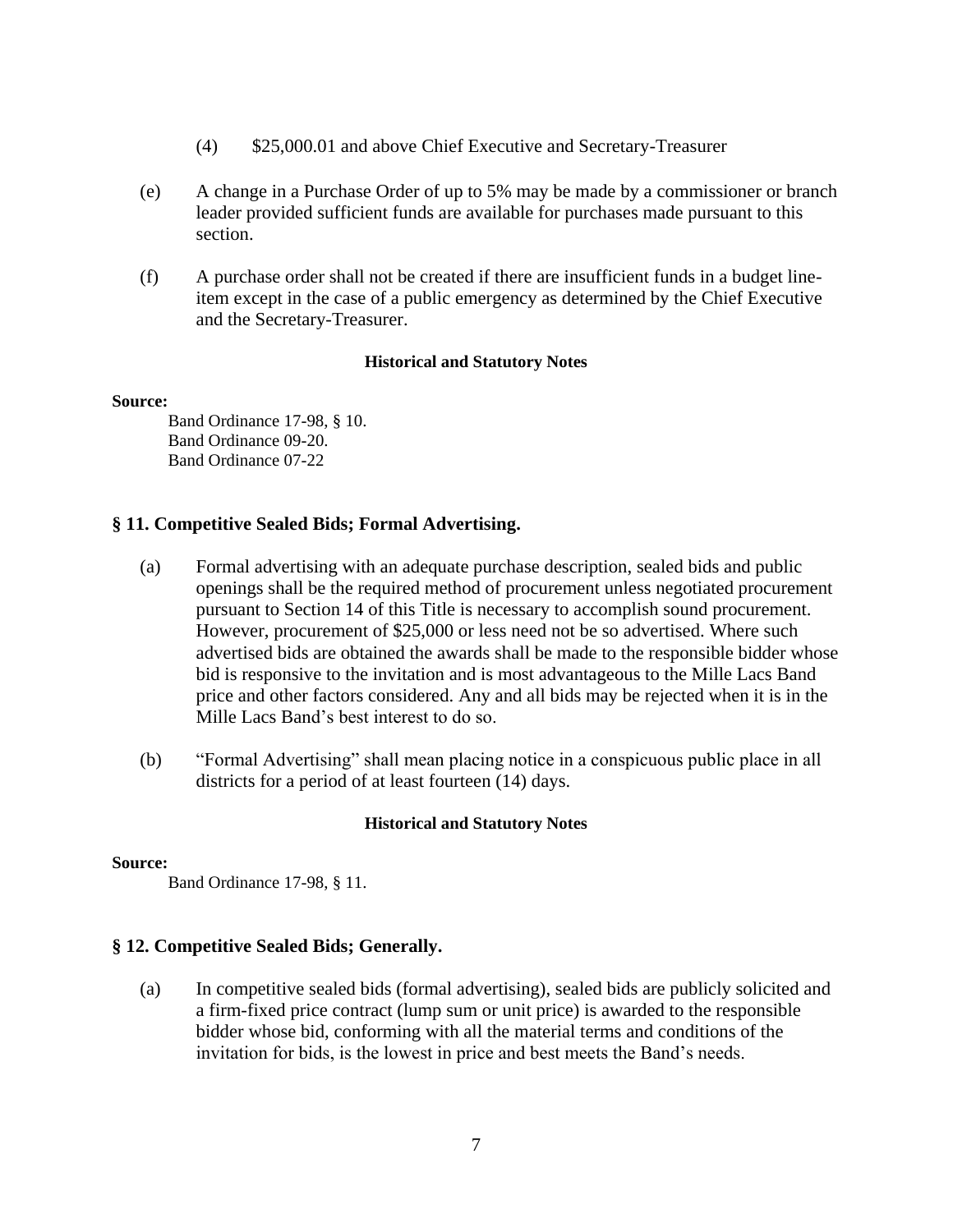- (b) In order for formal advertising to be feasible, appropriate conditions must be present, including, at a minimum, the following:
	- (1) A complete and accurate list of specifications or a thorough purchase description.
	- (2) Two or more responsible suppliers are willing and able to compete effectively for the business.
	- (3) The procurement lends itself to a firm-fixed price contract, and selection of the successful bidder can appropriately be made principally on the basis of price.
- (c) If formal advertising is used for procurement the following requirements shall apply:
	- (1) A sufficient time prior to the date set for opening of the bids. Bids shall be solicited from an adequate number of known suppliers. In addition, the invitation shall be publicly advertised.
	- (2) The invitation for bids, including specifications and pertinent attachments, shall clearly define the items or services needed in order for the bidders to properly respond to the invitation.
	- (3) All bids shall be opened publicly at the time and place stated in the invitation for bids.
	- (4) A firm-fixed price contract shall be awarded by written notice to the responsible bidder. Where specified in the bidding documents, factors such as discounts, transportation costs and life cycle costs shall be considered in determining which bid is lowest. Payment discounts may only be used to determine low bids when prior experience of the contractor indicates that such discounts are available.
	- (5) Any or all bids may be rejected when there are sound documented business reasons and it is in the best interest of the Band to do so.

#### **Source:**

Band Ordinance 17-98, § 12.

## **§ 13. Negotiated Procurement.**

(a) Procurement may be negotiated if it is impractical and unfeasible to use formal advertising procurements and if one of the following situations exist: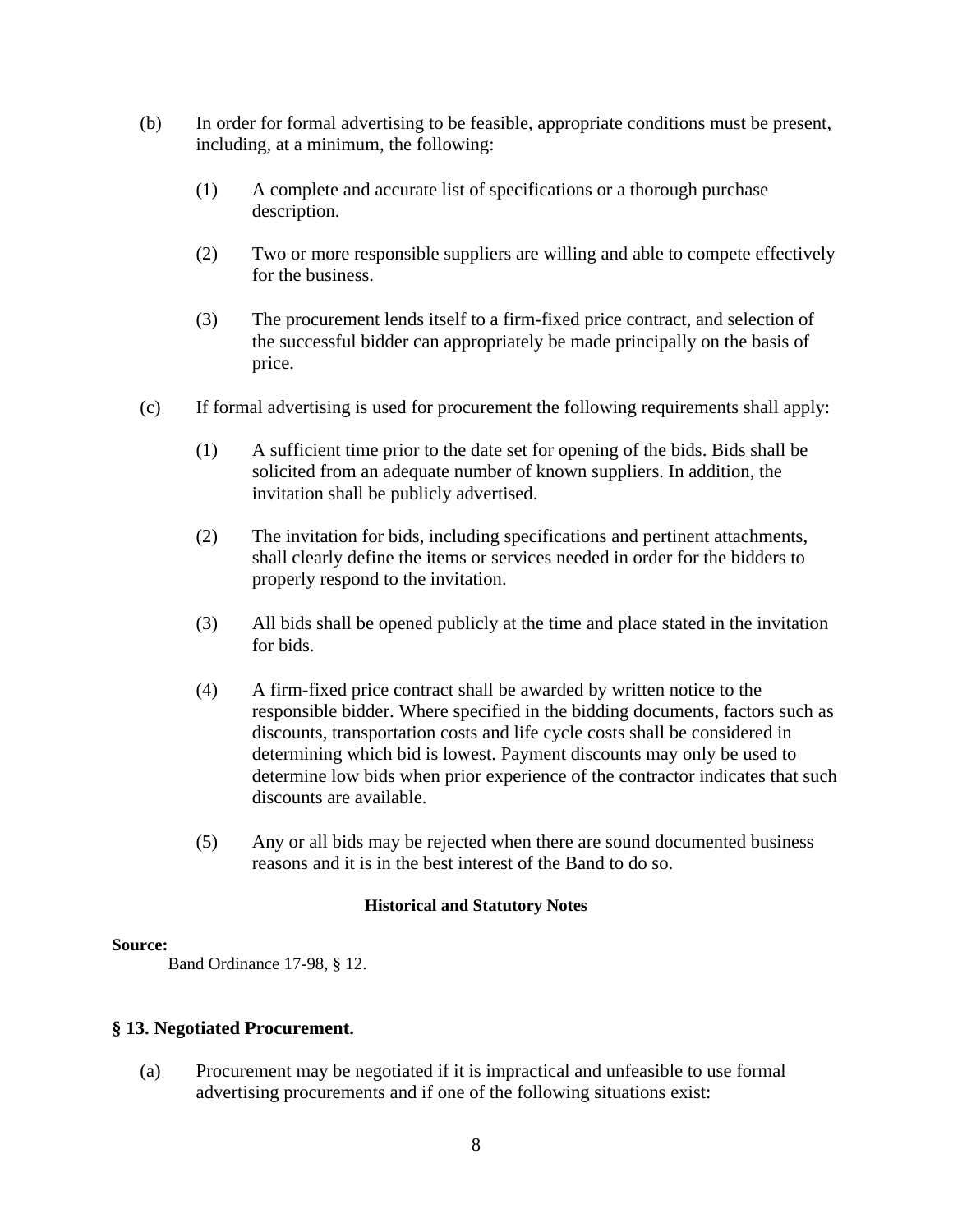- (1) Public exigency will not permit the delay incident to advertising; or
- (2) The contract is for personal or professional services or for any services rendered by a university, college or other educational institution; or
- (3) No acceptable bids have been received after formal advertising; or
- (4) The purchase is for highly perishable goods or medical supplies, for materials or services where the prices are established by law; for technical items or equipment requiring standardization or interchangeability of parts with existing equipment; for experimental developments or research work; for supplies purchased for authorized resale; and for technical or specialized supplies requiring substantial initial investment; or
- (5) Otherwise authorized by Band statute.
- (b) Notwithstanding the existence of circumstances justifying negotiations, competition shall be obtained to the maximum extent practicable.

#### **Source:**

Band Ordinance 17-98, § 13.

## **§ 14. Competitive Negotiation.**

- (a) In competitive negotiation, proposals are requested from at least three (3) sources and the request for proposals is publicized, submitting offers, and either a fixed-price or cost reimbursable type contract is awarded, as appropriate.
- (b) If competitive negotiation is used for a procurement the following requirements shall apply:
	- (1) Proposals shall be solicited from at least three (3) sources to permit reasonable competition consistent with the nature and requirements of the procurement. The request for proposal shall be publicized and reasonable request by other sources to complete shall be honored to the maximum extent practicable.
	- (2) The request for proposal shall identify all significant evaluation factors, including price or cost where required and their relative importance.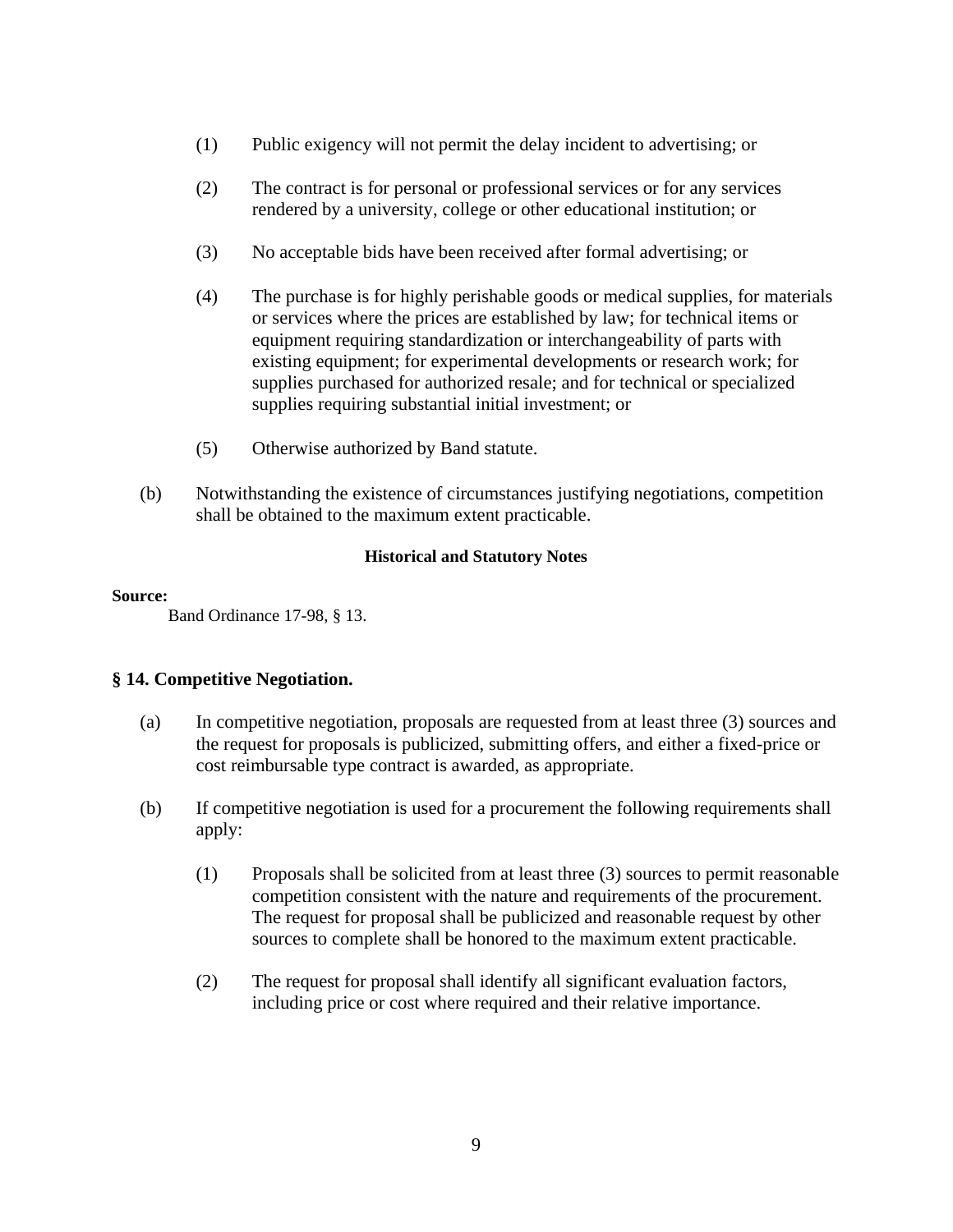- (3) The Band shall provide a mechanism for technical evaluation of the proposals received, determining responsible vendors for the purpose of written or oral discussion, and selection for a contract award.
- (4) Awards may be made to a responsible contractor whose proposal will be most advantageous to the Mille Lacs Band, price and other factors considered. Unsuccessful offerors shall be notified promptly.
- (c) The Mille Lacs Band may utilize competitive negotiation procedures for procurement of professional services, whereby competitors are selected, subject to negotiation of fair and reasonable compensation.

#### **Source:**

Band Ordinance 17-98, § 14.

## **§ 15. Responsible Contractors.**

Contracts shall be made only with responsible contractors who possess the potential ability to perform successfully under the terms and conditions of a proposed procurement. Consideration shall be given to such matters as contractor integrity, record of past performance, financial and technical resources or accessibility to other necessary resources.

#### **Historical and Statutory Notes**

**Source:**

Band Ordinance 17-98, § 15.

## **§ 16 Procurement Records.**

- (a) The Mille Lacs Band will maintain records in sufficient detail to track the significant history of all procurements over \$7,500.00. The records shall include, but are not limited to information pertinent to the following: rationale for the method of procurement, selection of contract type, contractor selection or rejection and the basis for the price.
- (b) Procurement records or files for negotiated purchases over \$25,000 will provide justification for use of negotiations in lieu of advertising, contractor selection and the basis for the price.

#### **Historical and Statutory Notes**

#### **Source:**

Band Ordinance 17-98, § 16. Band Ordinance 09-20.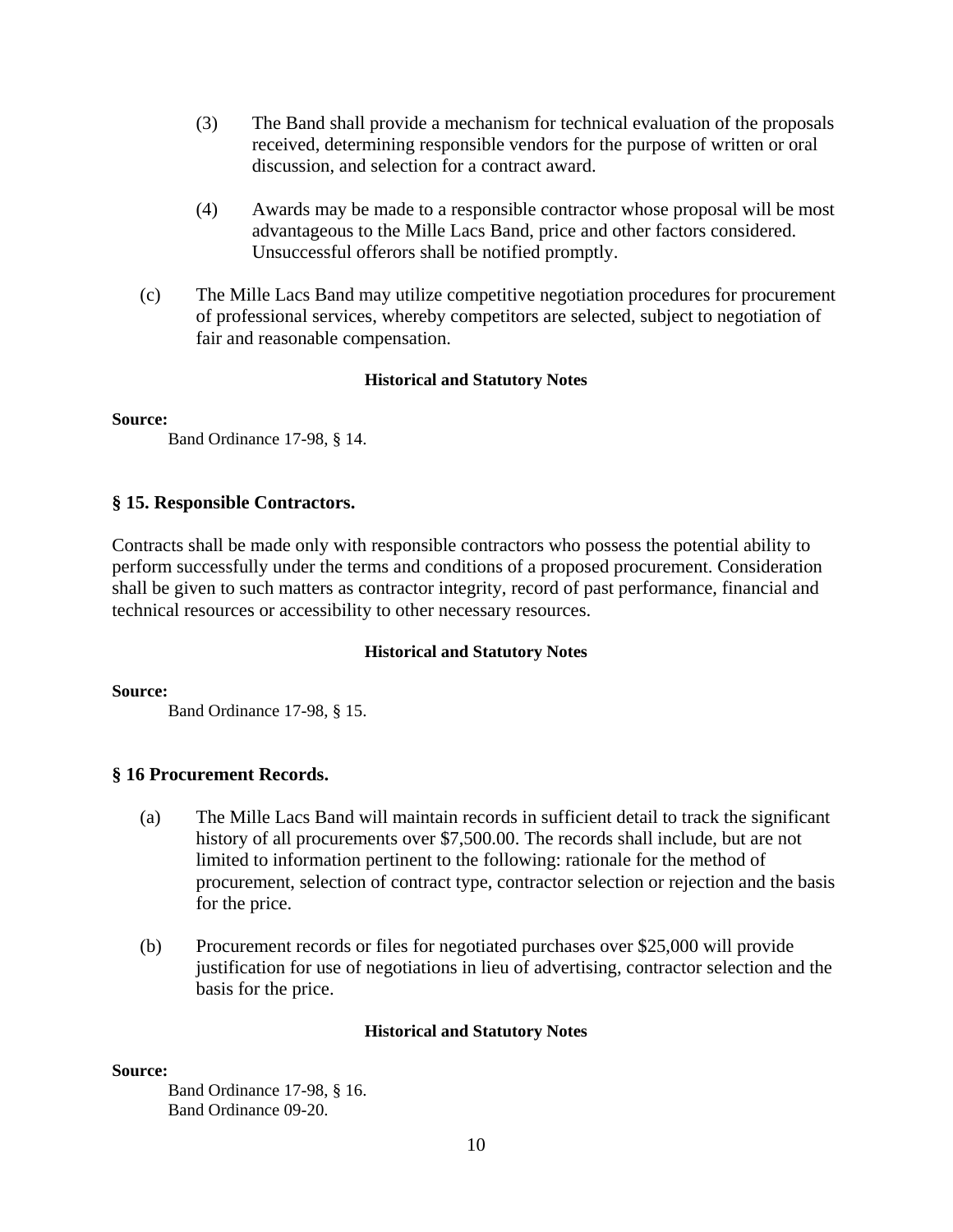Band Ordinance 07-22.

## **§ 17. Bonding.**

- (a) In construction contracts that are federally funded or deemed commercial, bonding is required. These types of contracts shall demand a performance bond of not less than twenty percent (20%) of the total contract price, but not to exceed \$500,000.00. A performance bond requirement is to ensure that, if a contractor defaults, the Band may request that the surety pay the expenses incurred to complete the construction contract.
- (b) In addition, all construction contracts identified as federally funded or commercial, shall be covered by a payment bond equal to one payment installment to cover subcontractors/ suppliers as determined by the Contracting Officer or his agents. The payment bond must contain language stating that if the contractor fails to make a payment to its subcontractors/suppliers, the surety will make the necessary payment.
- (c) For all Band funded residential construction projects, a performance bond is required for contracts in excess of \$100,000.00.

#### **Historical and Statutory Notes**

#### **Source:**

Band Ordinance 03-06, § 1, Paragraph 3. Band Ordinance 07-22.

#### **§ 18. Environmental Standards.**

Contracts in excess of \$10,000.00 shall contain a provision which requires the recipient of the contract to agree to comply with all applicable standards, orders, or regulations issued regarding Environmental Protections and as amended. Violations shall be reported to the Bureau of Indian Affairs and the Regional Office of the Environmental Protection Agency or other appropriate agencies.

#### **Historical and Statutory Notes**

#### **Source**

Band Ordinance 17-98, § 18.

## **§ 19. Contract Provisions.**

In addition to provisions defining a sound and complete procurement contract, the Mille Lacs Band, will include the following contract provisions or conditions in all procurement contracts and subcontracts: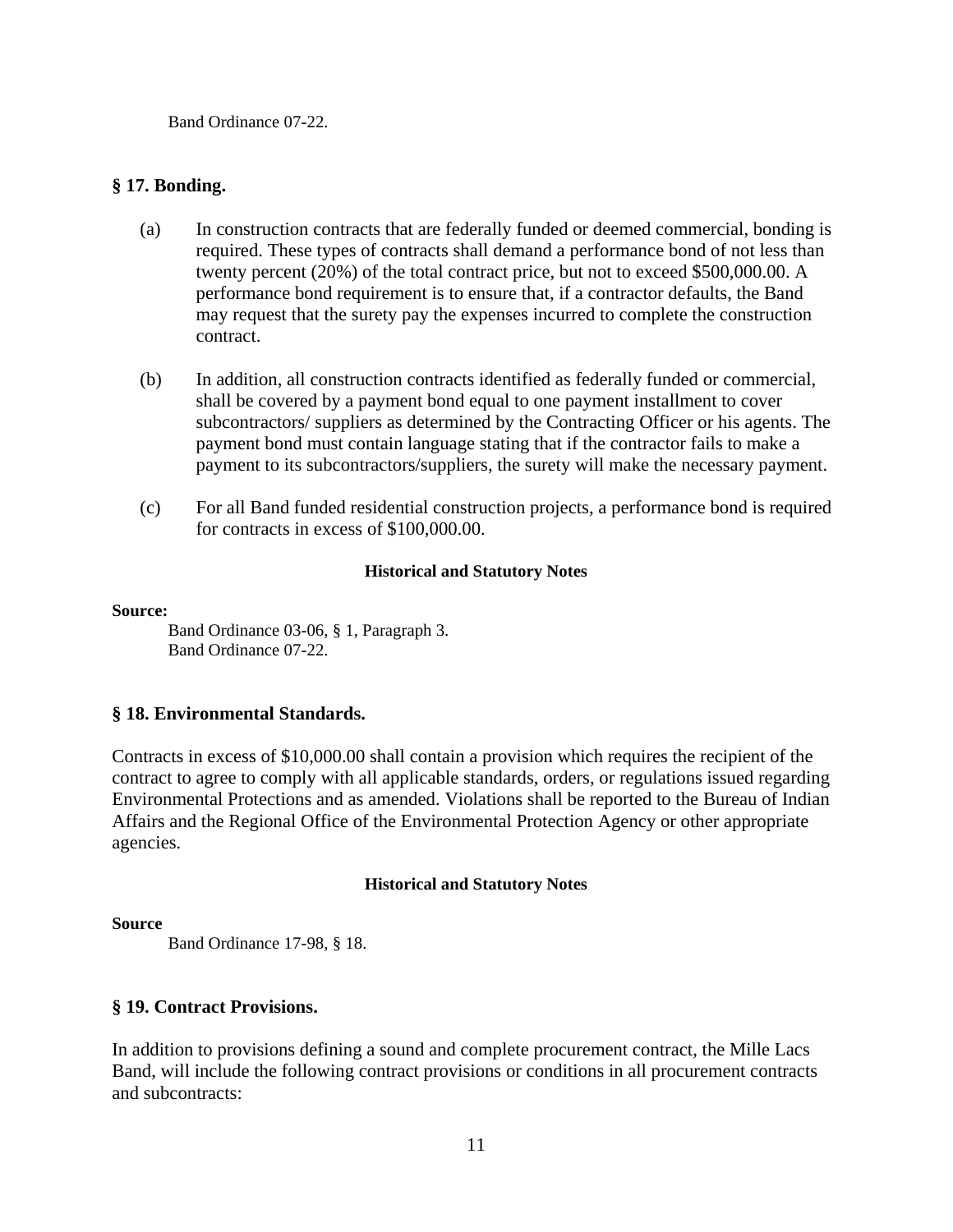- (a) Contracts other than small purchases shall contain provisions or conditions which allow for administrative, contractual, or legal remedies in instances where contractors violate or breach contract terms, and provide for such sanctions and penalties as may be appropriate.
- (b) All contracts in excess of \$10,000.00 shall contain suitable provisions for termination by the Mille Lacs Band and the basis for any settlement. In addition, such contracts shall describe conditions under which the contract may be terminated for default as well as conditions where the contract may be terminated because of circumstances beyond the control of the contractor.
- (c) All contracts and sub-contracts for construction or facility repair shall include a provision for compliance with the Copeland "Anti-Kickback Act" (18 USC 874) and as supplemented in the Department of Labor regulations. This Act provides that each contractor or sub-contractor shall be prohibited from including, by any means, any person employed in the construction, completion, or repair of public work, to give up any part of the compensation to which he is otherwise entitled. The Mille Lacs Band will prosecute or report all suspected or reported violations to appropriate law enforcement officials.
- (d) When required by Federal Grant Program law or Band statute, all construction contracts in excess of \$5000 awarded by the Mille Lacs Band or any of its political subdivisions shall include a provision for compliance with the Davis-Bacon Act (40 USC 276a to 276a-7and as amended) and as supplemented by the Department of Labor regulations. Under this Title, contractors shall be required to pay wages to laborers and mechanics at a rate not less than the minimum wages specified in a wage determination made by the Secretary of Labor. The Mille Lacs Band shall place a copy of the current prevailing wage determination issued by the Department of Labor in each solicitation and the award of a contract shall be conditioned upon the acceptance of the wage determination.
- (e) When applicable, all contracts awarded by the Mille Lacs Band and sub-contracts in excess of \$5000 for construction which involve the employment of laborers shall include a provision for compliance with the Contract Work Hours and Safety Standards Act (40 USC 327 to 330) and as supplemented by the Department of Labor regulations. Each contractor shall be required to compute the wages of every mechanic and laborer on the basis of a standard work day of eight (8) hours and a standard work week of forty (40) hours. Work in excess of the standard work day or work week is permissible provided that the worker is compensated at a rate of no less than one and one half  $(1 1/2)$  times the basic rate of pay for all hours worked in excess of eight (8) hours in any calendar day or forty (40) hours in the work week. The Act is applicable to construction work and provides that no laborer or mechanic shall be required to work in surroundings or under conditions which are unsanitary, hazardous, or dangerous to health and safety as determined under construction, safety and health standards promulgated by the Secretary of Labor. These requirements do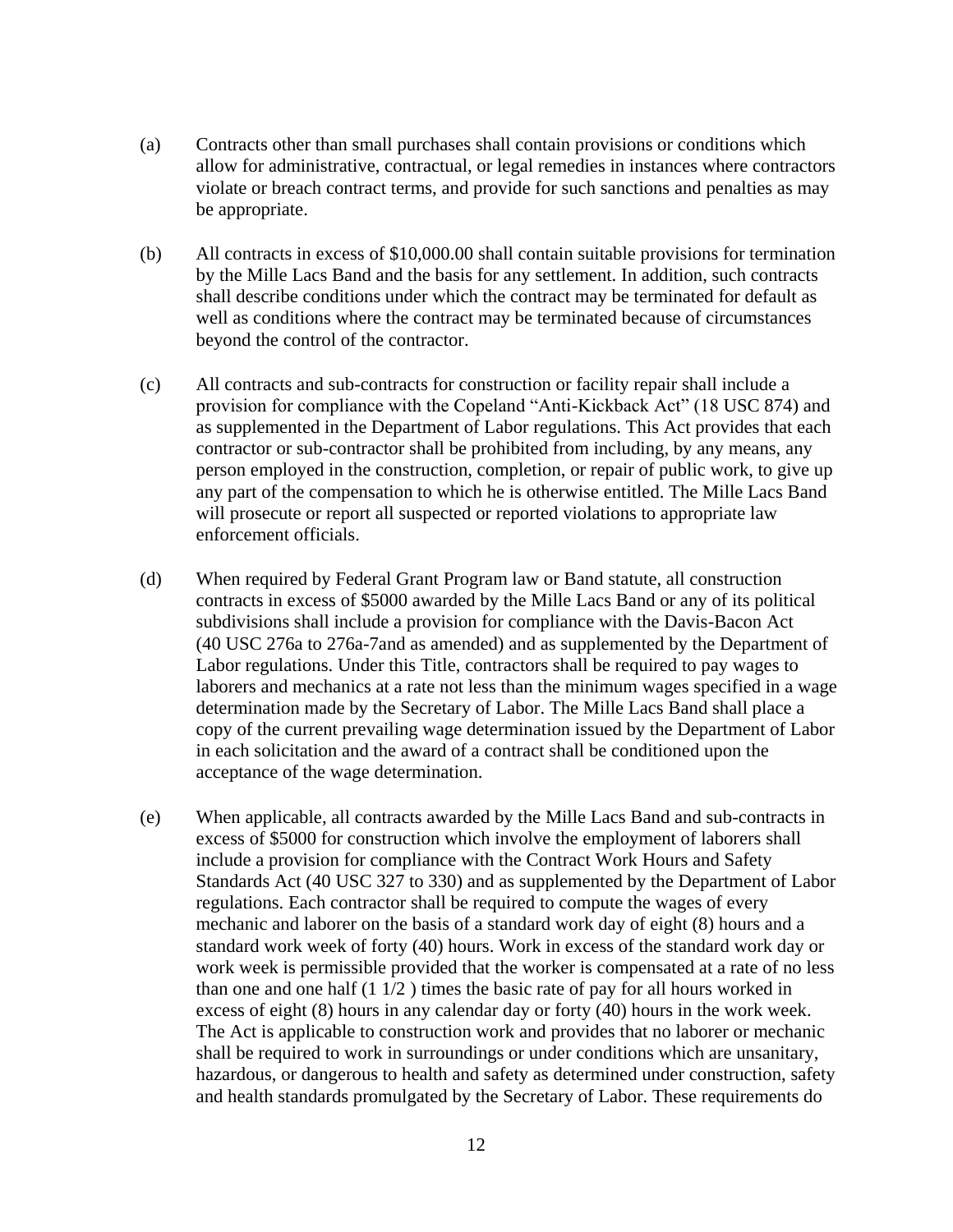not apply to the purchase of supplies or materials or articles ordinarily available on the open market, or contracts for transportation or transmission of information.

- (f) The contract shall include notice of requirements and regulations pertaining to reporting and patent rights under any contract involving research, developmental, experimental or demonstration work with respect to any discovery or invention which arises or is developed in the course of or under such contract and of requirements and regulations pertaining to copyrights and rights in data.
- (g) All negotiated contracts, except those awarded by small purchase procedures, awarded by the Mille Lacs Band shall include a provision that the Mille Lacs Band, the Comptroller General of the United States, or any of their duly authorized representatives, shall have access to any books, documents, papers, and records of the Contractor which are directly pertinent to that specific contract, for the purpose of making audits, examination, excerpts and transcriptions. The Mille Lacs Band shall require contractors to maintain all required records for three years after the Mille Lacs Band makes final payments and all other pending matters are closed.
- (h) Contracts and subcontracts in excess of \$100,000.00 shall contain a provision which requires compliance with all applicable standards, orders or requirements issued under the Clean Air Act (42 USC 1857(h) and as amended, the Clean Water Act (33 USC 1368) and as amended, Executive Order 11738, and Environmental Protection Agency regulations which prohibit the use under non-exempt Federal Contracts, grants or loans of facilities included on the EPA list of Violating Facilities. The provision shall require reporting of violations to the grantor agency.
- (i) Contracts shall recognize mandatory standards and policies relating to energy efficiency requirements issued in compliance with the Energy Policy and Conservation Act (42 USC § 6321).
- (j) Contracts and subcontracts awarded by the Mille Lacs Band of Ojibwe shall contain a section that prohibits the assignment of any rights or interests or obligations under the contract without the written approval of the contracting Officer.

#### **Historical and Statutory Notes**

#### **Source:**

Band Ordinance 17-98, § 19.

## **§ 20. General Services Administration Supply Sources.**

When the Mille Lacs Band is performing services under cost reimbursement contracts the Band shall be entitled to use the General Services Administration Supply sources to the extent allowable by law.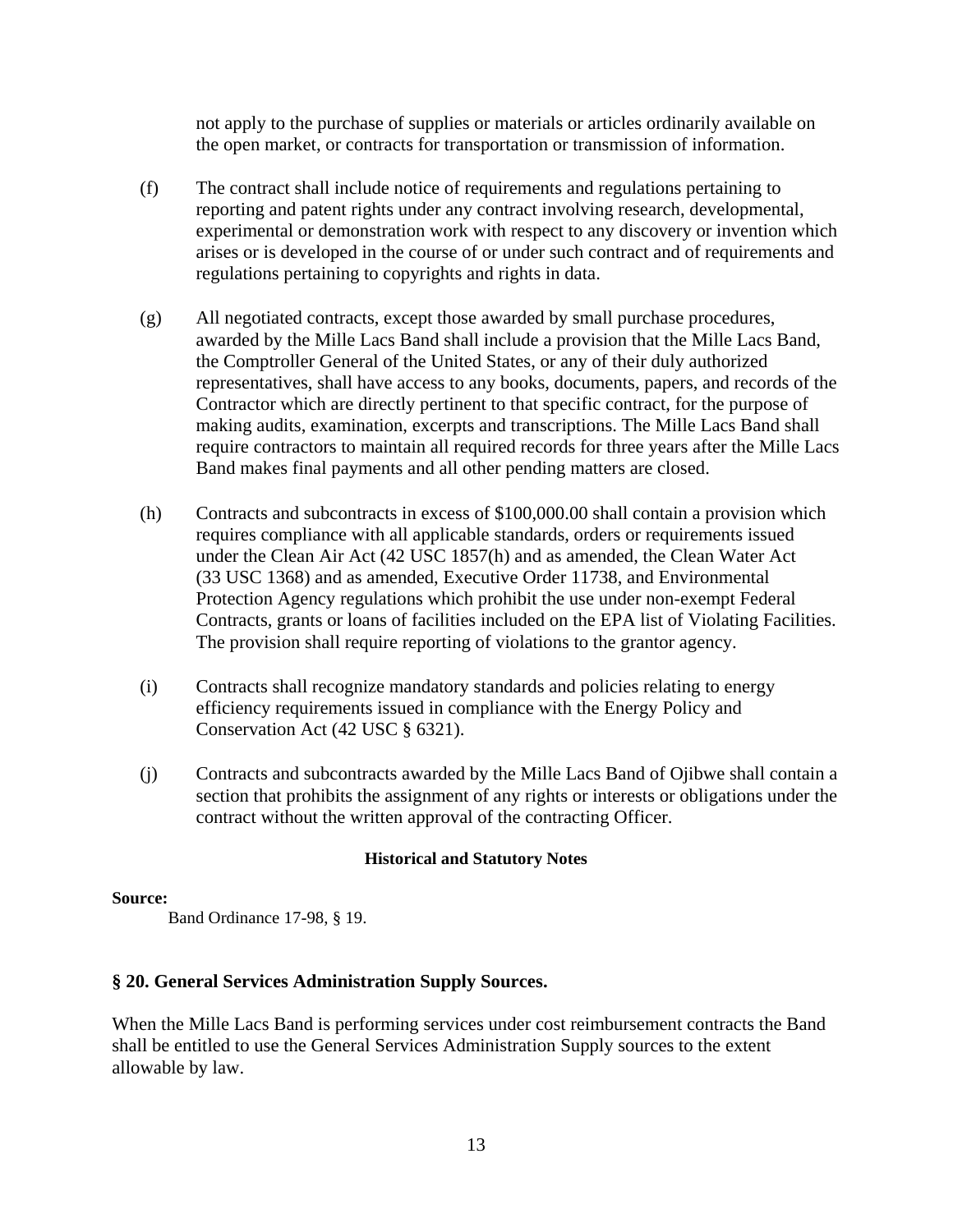#### **Source:**

Band Ordinance 17-98, § 20.

## **§ 21. Indian Preference.**

- (a) A contractor awarded a public service contract shall give preferential employment under the contract, including subcontracts thereunder, to qualified Indians and to the extent feasible and consistent with the efficient performance of the contract, provide employment and training opportunities to Indians regardless of age, religion or sex that are not fully qualified to perform under the contract. The contractor shall comply with all Indian preference requirements established by the Mille Lacs Band under the contract to the extent that such requirements are not inconsistent with the purpose and intent of this Title.
- (b) If a contractor or any of its subcontractors are unable to fill employment openings after giving full consideration to Indians as required in paragraph (a), these employment openings may then be filled by other persons under the conditions set forth in the Equal Employment Opportunity clause of the contract. The contractor agrees to include this clause or one similar thereto in all subcontracts issued under the contract.
- (c) Indian Preference shall mean awarding a contract or a subcontract with priority first given to qualified Mille Lacs Band Members. The second priority shall be given to qualified members of another federally recognized Indian Tribe. The third priority shall be given to all other qualified persons.
- (d) Indian Preference shall also mean that contracts bid by Band member contractors that are within 10% of the lowest competitive bid shall be given the opportunity to negotiate an acceptable bid.

#### **Historical and Statutory Notes**

#### **Source:**

Band Ordinance 17-98, § 21. Band Ordinance 15-14, Title IV, § 1.

## **§ 22. Equal Opportunity.**

During the performance of a contract and after complying with the Indian Employment Preference clause of the contract the contractor agrees as follows: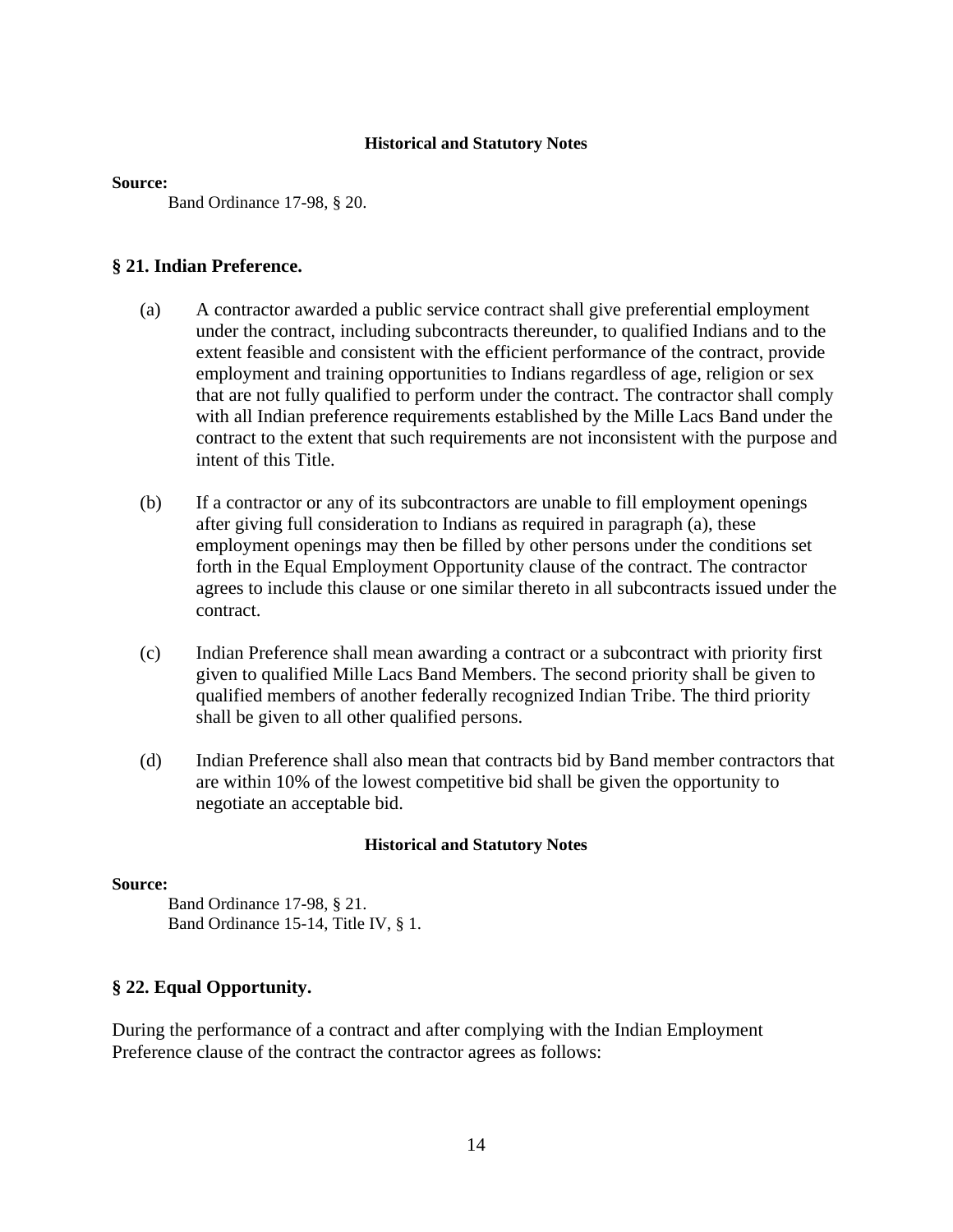- (a) The contractor will not discriminate against any employee or applicant for employment because of race, age, religion or sex. The contractor will take affirmative action that applicants are employed and that employees are treated during employment without regard to their race, age, religion or sex. Such action shall include, but not be limited to the following: Employment upgrading; demotion or transfer; layoff or termination; rates of pay or other forms of competition, including apprenticeship
- (b) The contractor will, in all solicitation or advertisements for employees placed by or on behalf of the contractor, state that all qualified applicants will receive consideration for employment without regard to race, age, religion or sex.
- (c) The contractor will include provisions of these paragraphs in every subcontract or purchase order so that such provisions will be binding upon each subcontractor or vendor. The contractor will take such action with respect to any subcontract or purchase order as the Mille Lacs Band may direct to enforce such provisions, including sanctions for non-compliance. However, if the contractor becomes involved in or is threatened with, litigation with a subcontractor or vendor as a result of such direction, the contractor may request the Mille Lacs Band to enter such litigation to protect the interest of the Mille Lacs Band.

#### **Source:**

Band Ordinance 17-98, § 22.

#### **§ 23. Use of Indian Businesses.**

- (a) As used in this section, the term "Indian Businesses" means Indian organizations or an Indian owned economic enterprise as defined in the code of Federal Regulations or the laws of the Mille Lacs Band.
- (b) The Mille Lacs Band and its political subdivisions shall give preference in awarding contracts and subcontracts to "Indian Businesses."
- (c) The contractor agrees to give preference to qualified Indian businesses in the awarding of any subcontracts entered into under the contract consistent with the efficient performance of the contract. The contractor shall comply with any preference requirements regarding Indian businesses established by the Mille Lacs Band receiving services under the contract to the extent that such requirements are not inconsistent with the purpose and intent of this Title.
- (d) If no Indian businesses are available under the conditions in paragraph (c) above, the contractor agrees to accomplish the maximum amount of subcontracting, as the contractor determines is consistent with efficient performance of the contract, with small business concerns or minority business. The contractor is not, however,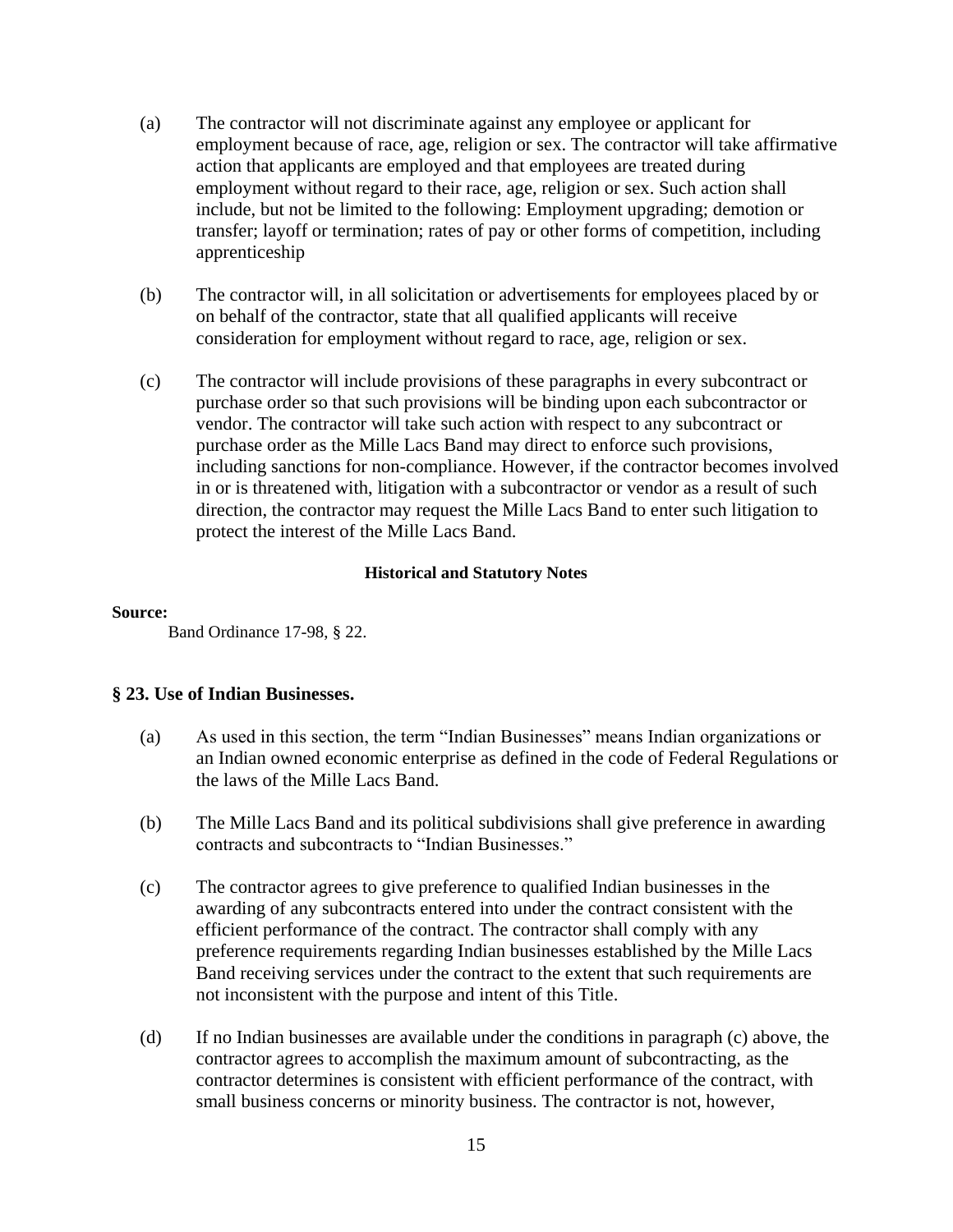required to establish a small business, labor surplus or minority business subcontracting program

#### **Historical and Statutory Notes**

**Source:**

Band Ordinance 17-98, § 23.

#### **§ 24. Buy Indian Provisions.**

The Mille Lacs Band of Ojibwe, and political subdivisions, as well as all contractors and subcontractors who conduct business on lands under the jurisdiction of the Mille Lacs Band of Ojibwe pursuant to a contract or subcontract with the Band or political subdivision thereof shall comply with the provisions of the Buy Indian Act (25 USC 47) and regulations promulgated thereunder.

#### **Historical and Statutory Notes**

#### **Source:**

Band Ordinance 17-98, § 24.

## **§ 25. Subcontracting.**

- (a) Any contract proposal or plan of operations submitted by a tribal organization which proposes to do a portion of the work by subcontract shall identify the purpose and scope of the proposed subcontract, the manner in which the subcontractor will be selected, and the estimated cost of the subcontract.
- (b) Preference shall be given to qualified Indian businesses in awarding subcontracts, and the contractor shall comply with any preference requirements established by the Mille Lacs Band receiving services under the contract.
- (c) If no Indian business are available under the conditions in the above paragraph, the contractor shall accomplish the maximum amount of subcontracting, as is consistent with efficient performance of the contract, with small business concerns labor surplus area concerns and minority business enterprise.
- (d) Subcontract opportunities shall be advertised or negotiated in a manner which provides free and open competition to the extent provided for by law. Subcontracts shall be awarded in accordance with sound business practices and the preferential requirements in this Title.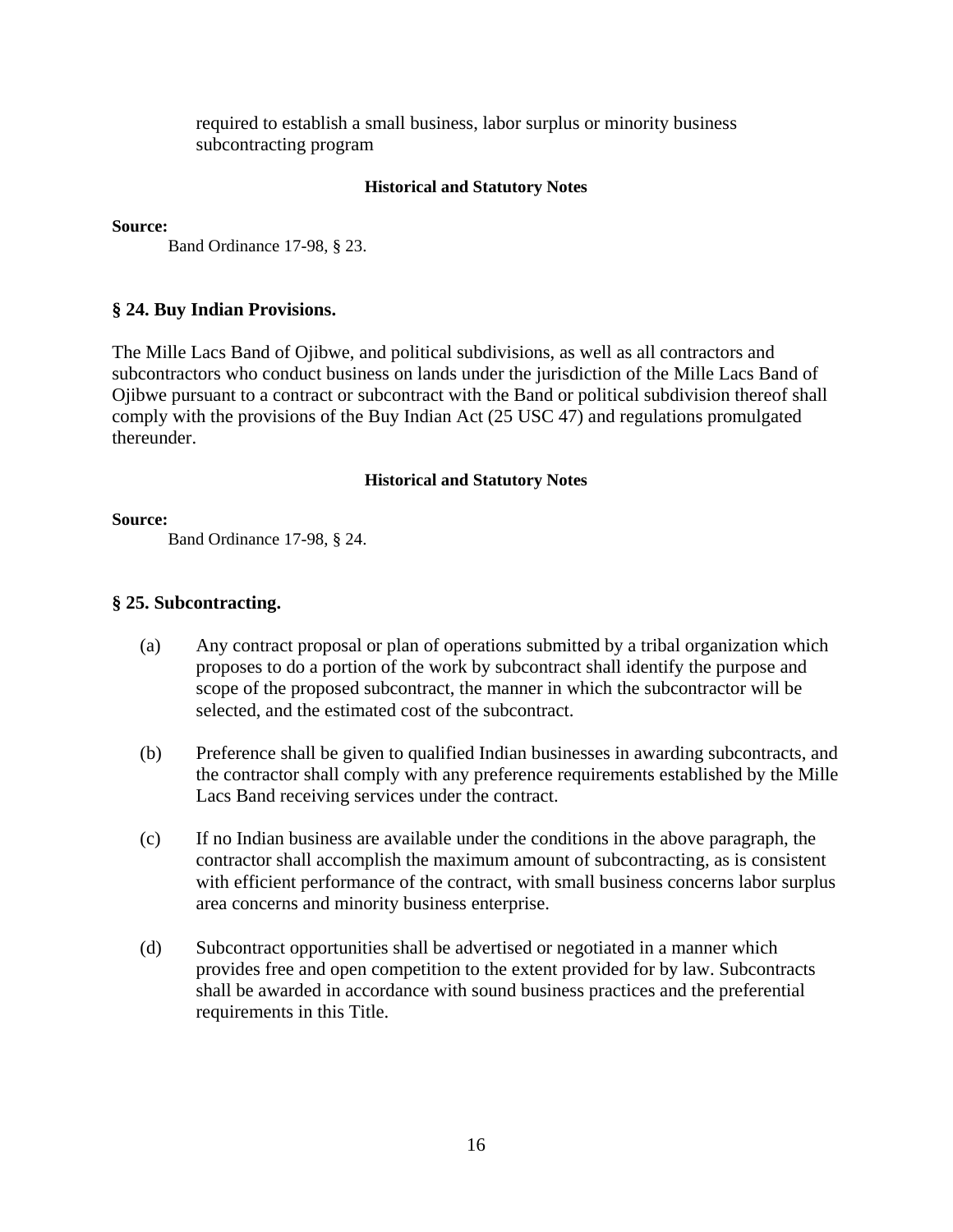#### **Source:**

Band Ordinance 17-98, § 25.

## **§ 26. Contract Administration.**

- (a) A system for contract administration will be maintained to assure contractor conformance with terms, conditions and specifications of the contracts or orders and to assure adequate and timely follow-up of all purchases.
- (b) All contracts for services and materials shall be reviewed and approved in the following manner:
	- (1) The Office of Management and Budget shall review all contracts to ensure that sufficient budgetary and payment term considerations are in place.
	- (2) The Solicitor General shall review all contracts over \$7,500.00.
	- (3) Administration Policy Board approval is required for all executive branch contracts over \$7,500.00.
	- (4) Band Assembly ratification is required for all contracts in excess of \$25,000.00, including any and all contract addendum(s) that in total increase costs to \$25,000.00.

#### **Historical and Statutory Notes**

#### **Source:**

Band Ordinance 17-98, § 26. Band Ordinance 44-09, § 1. Band Ordinance 07-22.

#### **§ 27. Work Statements.**

- (a) Work statements must satisfy clarity, precision, and completeness. The following requirements will be included in the work statements:
	- (1) Objectives: to precisely identify desired end objectives of the project and associated requirements.
	- (2) Context for project: list background information that will aid in understanding the nature and origin of the program. Include a brief summary of objectives, program authority, major programs and goals set by statute if relevant. Describe the relationship of the effort to other programs and goals.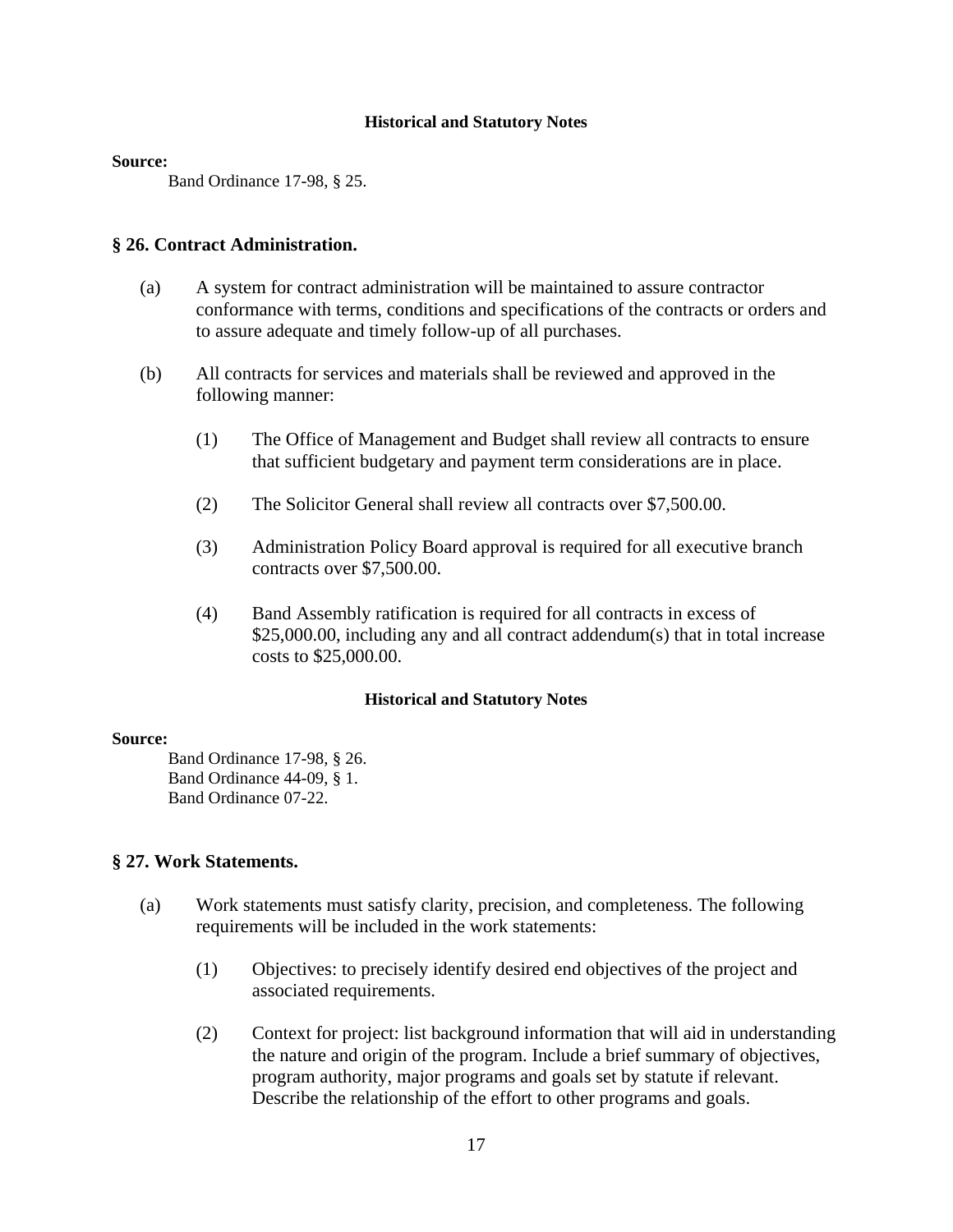- (3) Acceptance: identify milestones or management control points in the sequence of tasks where progress review, approvals, acceptances or rejections are to occur. Establish relevant and well-defined baselines for performance measurement. These baselines will serve at least four purposes including:
	- (i) Prevention of contractor from drifting into areas not pertinent to the effort;
	- (ii) Measure the results of completed work;
	- (iii) Assist in defining whether or not subsequent changes or redirection of effort falls within the original scope of work;
	- (iv) Assist the program official and the contracting officer in monitoring the progress of the work. Monitoring is particularly important for phase-type contracts where it is necessary to detect unsatisfactory performance early. It will allow a Project Officer to inform procurement personnel of unpromising contractor actions that should be dealt with promptly before their effect compromises the entire contract effort.
- (4) Responsibility: identify all Mille Lacs Band or political subdivision and Contractor participation or cooperation that is needed for the success of the project, as well as the nature and extent of all task responsibilities. All tasks requiring Mille Lacs Band support (e.g., Band-furnished equipment, facilities, materials and extra laboratory government assistance) should be stated specifically. The nature and requirements of Band support to be provided also should be presented specifically.
- (5) Schedule: generate a schedule for the sequence of tasks to be performed by a contractor and a similar schedule for related responsibilities of the Mille Lacs Band.
- (6) Delivery: identify delivery requirements precisely and schedule a delivery date for each. Include details about the type and quantity of all deliverables. (State precisely what a contractor is to deliver at specified times as the work progresses and on completion of the next contract performance.)

#### **Source:**

Band Ordinance 17-98, § 27.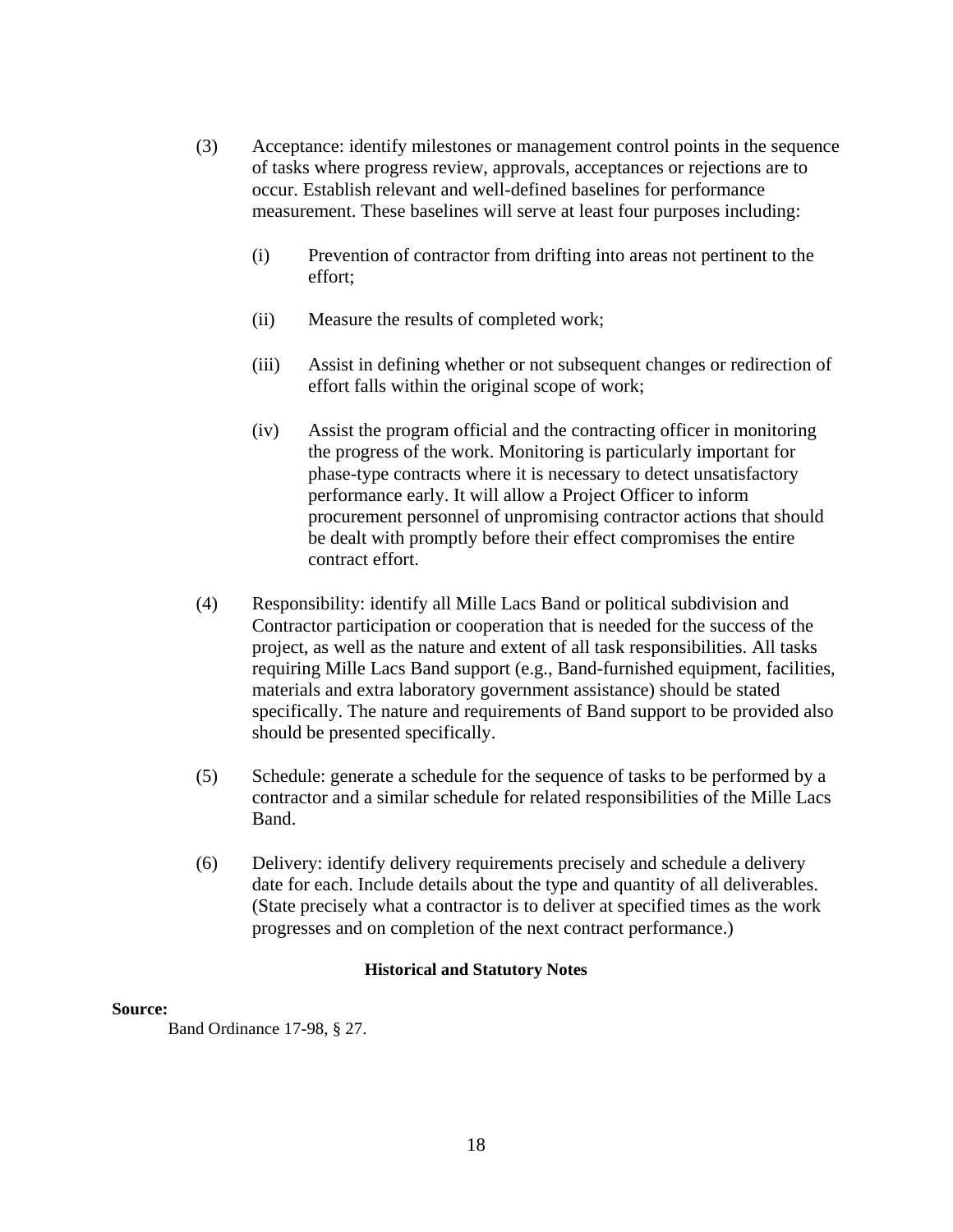## **§ 28. Changes.**

- (a) The Band's Contracting Officer may at any time, by written order, make changes within the general scope of the contract to any one or more of the following:
	- (1) drawings, designs or specifications when the supplies to be furnished are to be specially manufactured for the Band in accordance with drawings, designs or specifications;
	- (2) methods of shipment or packing;
	- (3) place of delivery;
	- (4) the scope of the service performed; or
	- (5) a change in the product delivered.
- (b) If any such change causes an increase or decrease in the cost of, or the time required for performance of any part of the work under the contract, the Contract Officer is authorized to make an equitable adjustment of up to five percent (5%) in the contract price (provided sufficient funds are available), the delivery schedule, or both. Any and all modifications of a contract, which combined total \$25,000.00, shall be approved by the Band Assembly. Failure of the parties to agree to any such adjustment shall be a dispute under the Disputes Clause. However, nothing in either this clause or the Disputes Clause shall excuse the contractor from proceeding on the contract as changed.
- (c) The Contracting Officer shall be the respective Commissioner or leader of a respective branch or political subdivisions.

#### **Historical and Statutory Notes**

#### **Source:**

Band Ordinance 17-98, § 28. Band Ordinance 44-09, § 2.

## **§ 29. Termination.**

- (a) The Band may cancel a contract at any time with or without cause. Termination for convenience should be included in all contracts.
	- (1) The Band may terminate an order at any time prior to delivery of the requested product or service if such action would be in the best interest of the Band. If the contractor has begun work under an order, it shall so notify the Band Contracting Officer and submit a proposal for any necessary partial payment, restocking charge or other compensation. The Contracting Officer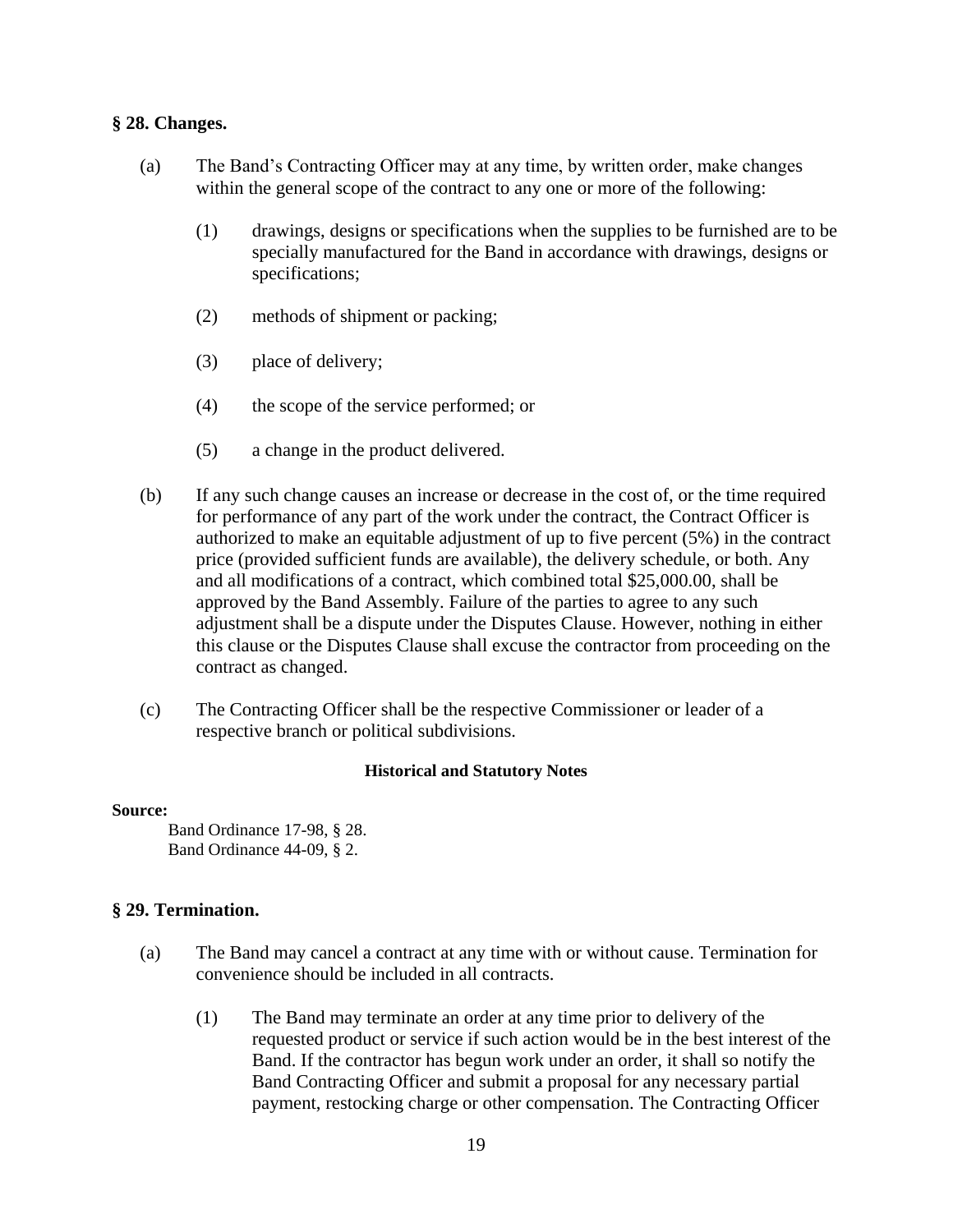shall determine what compensation, if any, should be paid. Such determination shall be final unless a claim is made pursuant to the Disputes clause of the contract.

- (2) The Contracting Officer, by written notice may terminate the contract, in whole or in part, when it is in the Band's best interest. If the contract is terminated, the Band shall be responsible only for payment, pursuant to the payment provision of the contract, for services rendered before the effective date or termination.
- (b) The Band or political subdivisions may, in addition to any other remedy available terminate the Contract for default if the supplies or equipment delivered are not received on the due date(s) or are defective. Upon termination, the Band may pursue any remedy it may have under federal, state or Band law, including but not limited to self-help or set off.
	- (1) The Band or political subdivisions may, by written notice of default to the Contractor, terminate this contract in whole or in part, when the Contractor fails to:
		- (i) deliver the supplies or to perform the services within the time specified in the contract or any agreed upon extension;
		- (ii) make progress, so as to endanger performance of the contract (but see paragraph (2) below) and;
		- (iii) perform any of the other provisions of the contract (see paragraph (2) below).
	- (2) The Band's or political subdivision's right to terminate a contract under the provision above, may be exercised if the Contractor does not cure such failure within ten (10) business days (or more if authorized in writing by the Contracting Officer) after receipt of a notice from the Contracting Officer specifying the failure.
	- (3) If the Band or political subdivision terminates this contract in whole or in part, it may acquire under the terms and the manner the Contracting Officer considers appropriate, supplies or services similar to those terminated, and the Contractor will be liable to the Band or political subdivision for any excess costs for those supplies or services. However, the Contractor shall continue the provisions of the contract not terminated.
	- (4) Except for defaults of subcontractors, the Contractor the shall not be liable for any excess costs if the failure to perform the contract arises from causes beyond the control and without the fault or negligence of the Contractor.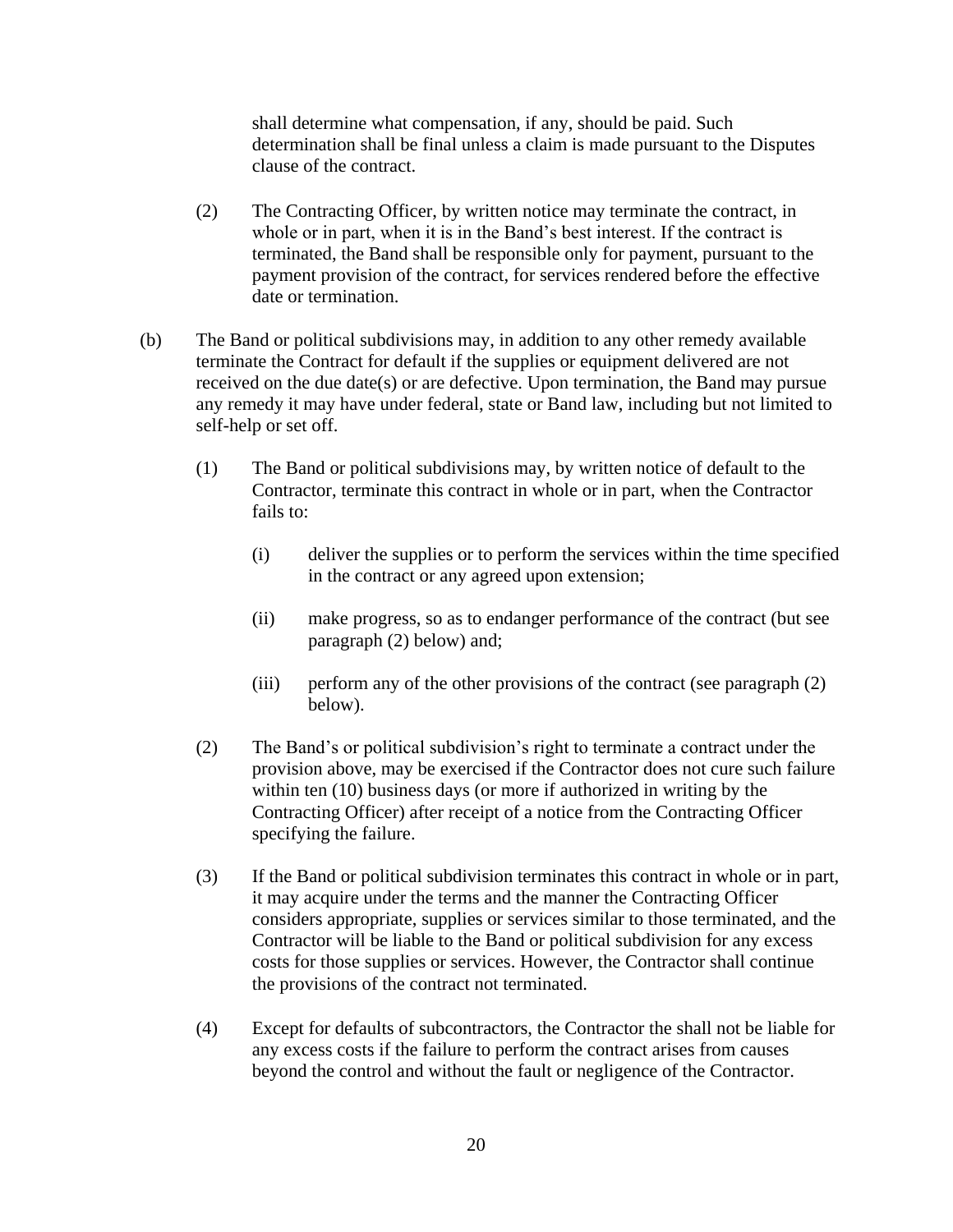- (5) If the failure to perform is caused by the default of a subcontractor and if the cause of the default is beyond the control of both the Contractor and subcontractor, and without the fault or negligence of either, the Contractor shall not be liable for any excess cost for failure to perform, unless the subcontracted supplies or services were obtainable from other sources in sufficient time for the Contractor to meet the required delivery schedule.
- (6) The Band or political subdivision shall pay the contract price for completed services performed and accepted. The Band may withhold from these amounts any sum the Contracting Officer determines to be necessary to protect the Band against loss. Failure to agree on such an amount will be a dispute under the Disputes clause.
- (7) If, after termination, it is determined that the Contractor was not in default, or that the default was excusable, the rights and obligations of the parties shall be the same as if the termination had been issued for the convenience of the Band.
- (8) The right and remedies of the Band or political subdivision in this clause are in addition to any other rights and remedies provided by the law or under the contract.
- (c) The right of the Contractor to proceed may be terminated by written notice if, after notice and hearing, the Administration Policy Board determines that the Contractor or its representative offered or gave a gratuity (e.g. an entertainment or gift) to an official, agent or employee of the Band, and intended by the gratuity to obtain a contract or favorable treatment under a contract.

#### **Source:**

Band Ordinance 17-98, § 29.

#### **§ 30. Warranties.**

The contractor shall provide any commercial warranty normally offered to the public. The Band or political subdivisions shall not accept delivery of supplies and equipment "as is" unless the Contracting Officer has previously agreed in writing to such terms.

#### **Historical and Statutory Notes**

#### **Source:**

Band Ordinance 17-98, § 30.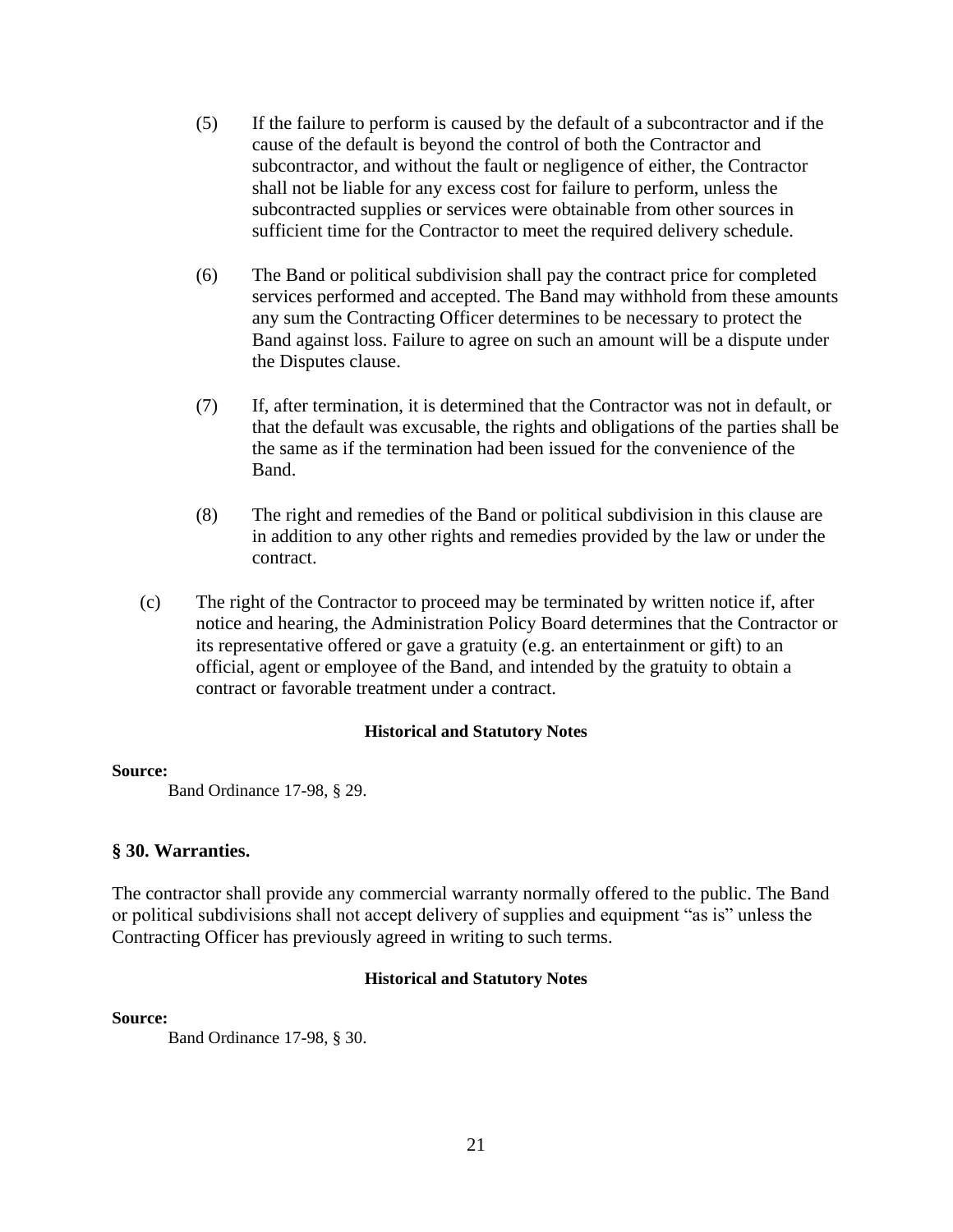## **§ 31. Audit.**

To the extent required by law, the contractor agrees that the Commissioner of Finance of the Mille Lacs Band and other Band Officials may examine those records related to the equipment or supplies purchased.

#### **Historical and Statutory Notes**

#### **Source:**

Band Ordinance 17-98, § 31.

## **§ 32. Covenant Against Contingent Fees.**

The Contractor warrants that no person or selling agency has been employed or retained to solicit or obtain this contract upon an agreement or understanding for a commission, percentage, brokerage or contingent fee, except a bona fide employee or bona fide established selling agent maintained by the Contractor for the purpose of securing business. For breach or violation of this warranty, the Band shall have the right to annul the contract without liability or in its discretion to deduct from the contract price, or otherwise recover, the full amount of such commission, percentage, brokerage or contingent fee.

#### **Historical and Statutory Notes**

**Source:**

Band Ordinance 17-98, § 32.

## **§ 33. Notice.**

Notices to either party shall be given by addressing the communications to the address set forth in this agreement or such other address as shall be later given in writing, and depositing the same in the United States mail, postage prepaid.

#### **Historical and Statutory Notes**

**Source:**

Band Ordinance 17-98, § 33.

## **§ 34. Mille Lacs Band Responsibilities.**

The Mille Lacs Band or political subdivisions will be responsible, in accordance with good administrative practice and sound business judgment, for the settlement of all contractual and administrative issues arising out of procurement. These include but are not limited to source evaluation, protest, disputes and claims. Violation of law shall be referred to the appropriate Band, state or federal officials.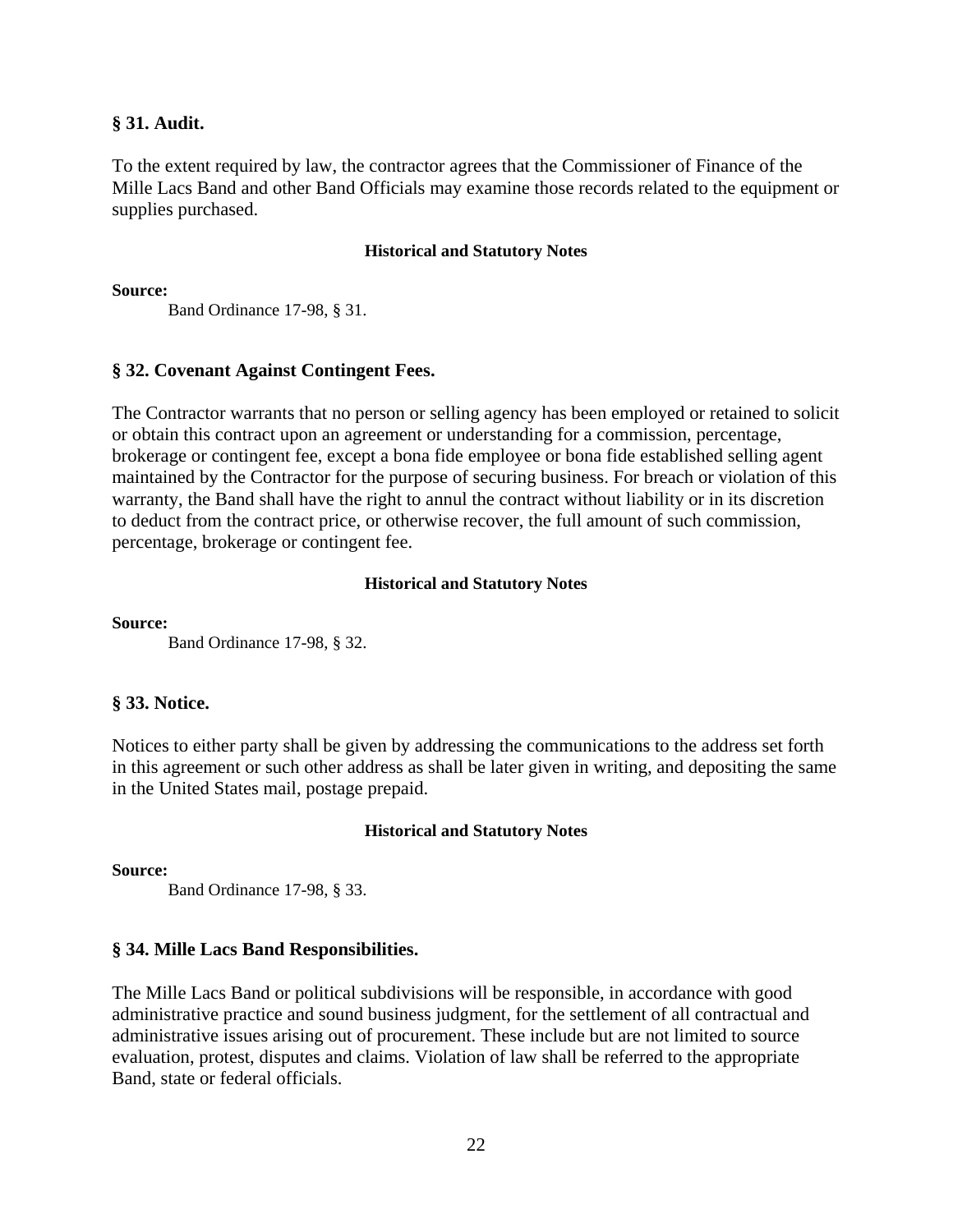#### **Source:**

Band Ordinance 17-98, § 34.

#### **§ 35. Disputes.**

Any claim by the contractor shall be submitted in writing to the Band's Contracting Officer for a written decision. A claim by the Band or political subdivision against the Contractor shall be subject to a written decision by the Contracting Officer. "Claim" as used in this section, means a written decision demand or written assertion by one of the contracting parties seeking, as a matter of right, the payment of money in a sum certain, the adjustment or interpretation of the contract terms, or other relief arising under or relating to the contract. A voucher, invoice or other routine request for payment that is not in dispute when submitted is not a claim. It may be converted to a claim, by complying with the submission requirements of this section, if it is disputed either as to liability or amount or is not acted upon in a reasonable time. The Contracting Officer's decision shall be final unless the Contractor appeals the matter to the Administration Policy Board whose decision will be final unless the Contractor files suit. The Contractor shall proceed diligently with performance of this contract, pending final resolution of any request for relief, claim, appeal or action under the contract, and comply with any decision of the Contracting Officer or the Band's Administration Policy Board.

#### **Historical and Statutory Notes**

**Source:**

Band Ordinance 17-98, § 35.

#### **§ 36. Jurisdiction.**

The Court of Central Jurisdiction is hereby granted subject matter jurisdiction for any cause of action which arises from this Title or the application thereof. Nothing in this Title shall be construed as a waiver of sovereign immunity of the Mille Lacs Band of Ojibwe in any court of competent jurisdiction.

#### **Historical and Statutory Notes**

#### **Source:**

Band Ordinance 17-98, § 36.

## **§ 37. Construction and Severability.**

The provisions of this title shall be liberally construed so as to effectuate the purposes thereof. The provisions of this title shall be several and if any phrase, clause, sentence, or provision is held invalid by a court of competent jurisdiction, the validity of the remainder of this title and the applicability thereof shall not be affected thereby.